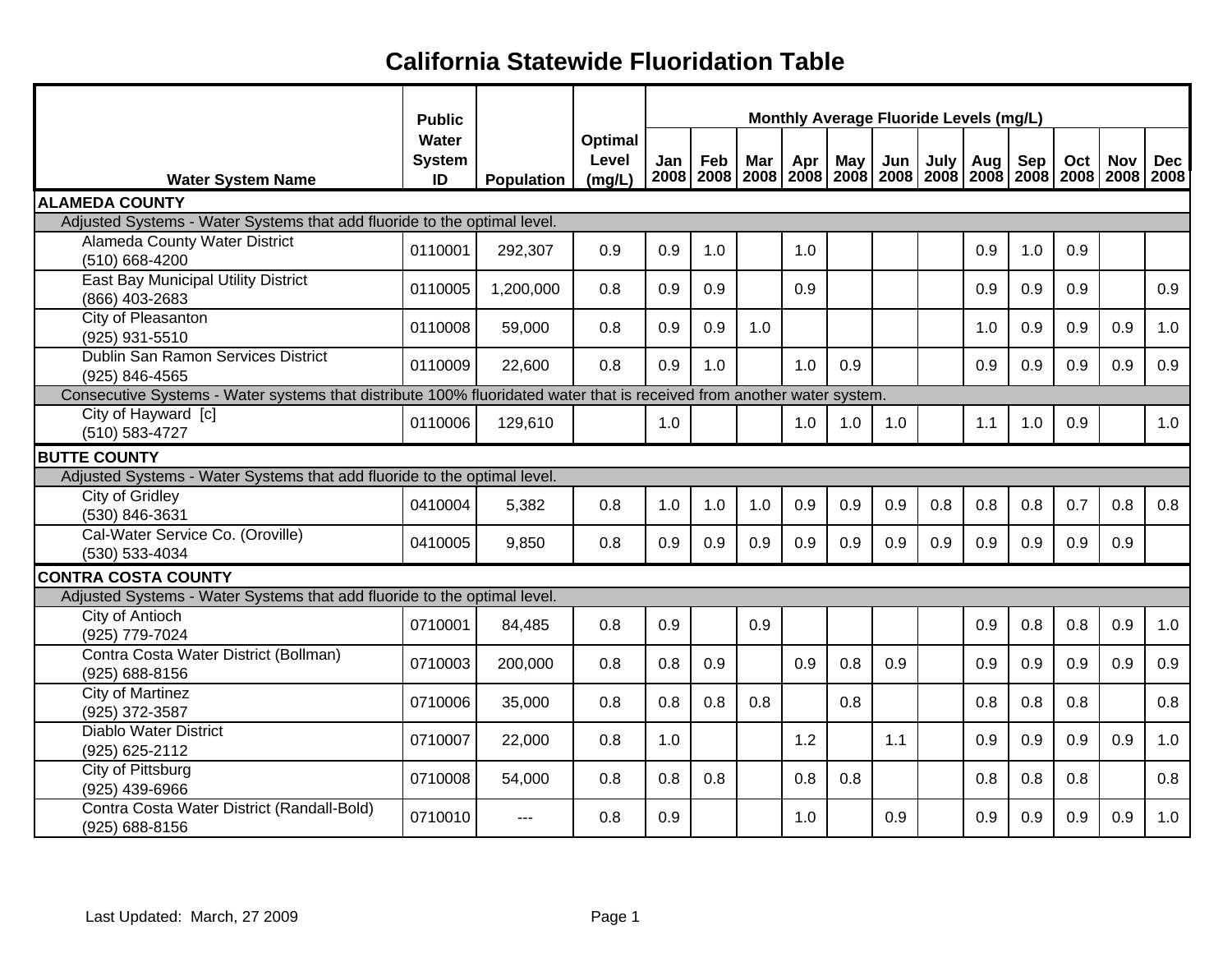|                                                                                                                                                                | <b>Monthly Average Fluoride Levels (mg/L)</b><br><b>Public</b> |                   |                            |     |     |     |     |                                                                                            |     |     |            |     |     |     |            |
|----------------------------------------------------------------------------------------------------------------------------------------------------------------|----------------------------------------------------------------|-------------------|----------------------------|-----|-----|-----|-----|--------------------------------------------------------------------------------------------|-----|-----|------------|-----|-----|-----|------------|
| <b>Water System Name</b>                                                                                                                                       | Water<br><b>System</b><br>ID                                   | <b>Population</b> | Optimal<br>Level<br>(mq/L) | Jan | Feb | Mar | Apr | May I<br>2008   2008   2008   2008   2008   2008   2008   2008   2008   2008   2008   2008 | Jun |     | July   Aug | Sep | Oct | Nov | <b>Dec</b> |
| Variable (Partially Fluoridated) Systems - Water systems with fluoride levels ranging from < 0.3 to 2.0 mg/L. Contact the water system for more information.   |                                                                |                   |                            |     |     |     |     |                                                                                            |     |     |            |     |     |     |            |
| Golden State Water Co. (Bay Point) [I]<br>(800) 999-4033                                                                                                       | 0710002                                                        | 23,923            |                            |     |     |     |     |                                                                                            |     |     |            |     |     |     |            |
| City of Brentwood [m]<br>$(925) 516 - 6000$                                                                                                                    | 0710004                                                        | 45,892            |                            |     |     |     |     |                                                                                            |     |     |            |     |     |     |            |
| <b>DEL NORTE COUNTY</b>                                                                                                                                        |                                                                |                   |                            |     |     |     |     |                                                                                            |     |     |            |     |     |     |            |
| Adjusted Systems - Water Systems that add fluoride to the optimal level.                                                                                       |                                                                |                   |                            |     |     |     |     |                                                                                            |     |     |            |     |     |     |            |
| City of Crescent City<br>(707) 464-6517                                                                                                                        | 0810001                                                        | 14,000            | 1.0                        |     | 1.1 | 1.1 | 1.2 | 1.0                                                                                        | 1.1 | 1.2 |            | 1.0 | 1.0 | 1.0 | 1.0        |
| Consecutive Systems - Water systems that distribute 100% fluoridated water that is received from another water system.                                         |                                                                |                   |                            |     |     |     |     |                                                                                            |     |     |            |     |     |     |            |
| Bertsch Ocean View CSD [a]<br>(xxx) xxx-xxxx                                                                                                                   | 0810003                                                        | 1,600             | 1.0                        |     | 1.1 | 1.1 | 1.2 | 1.0                                                                                        | 1.1 | 1.2 |            | 1.0 | 1.0 | 1.0 | 1.0        |
| <b>FRESNO COUNTY</b>                                                                                                                                           |                                                                |                   |                            |     |     |     |     |                                                                                            |     |     |            |     |     |     |            |
| Adjusted Systems - Water Systems that add fluoride to the optimal level.                                                                                       |                                                                |                   |                            |     |     |     |     |                                                                                            |     |     |            |     |     |     |            |
| City of Coalinga<br>(559) 935-2981                                                                                                                             | 1010004                                                        | 16,684            | 0.8                        | 0.8 | 0.8 | 0.9 | 0.8 | 0.8                                                                                        | 0.8 | 0.8 | 0.8        | 0.8 | 0.8 | 0.8 |            |
| Variable (Partially Fluoridated) Systems - Water systems with fluoride levels ranging from < 0.3 to 2.0 mg/L. Contact the water system for more information.   |                                                                |                   |                            |     |     |     |     |                                                                                            |     |     |            |     |     |     |            |
| City of Fresno [f]<br>(559) 621-5300                                                                                                                           | 1010007                                                        | 457,511           |                            |     |     |     |     |                                                                                            |     |     |            |     |     |     |            |
| <b>HUMBOLDT COUNTY</b>                                                                                                                                         |                                                                |                   |                            |     |     |     |     |                                                                                            |     |     |            |     |     |     |            |
| Adjusted Systems - Water Systems that add fluoride to the optimal level.                                                                                       |                                                                |                   |                            |     |     |     |     |                                                                                            |     |     |            |     |     |     |            |
| City of Arcata<br>(707) 822-8184                                                                                                                               | 1210001                                                        | 16,651            | 1.0                        | 0.8 | 0.2 | 0.0 | 0.0 |                                                                                            | 1.0 | 0.2 | 0.3        | 0.2 | 0.2 | 0.2 | 0.2        |
| City of Eureka<br>(707) 441-4203                                                                                                                               | 1210004                                                        | 28,500            | 1.0                        |     |     |     |     |                                                                                            |     |     |            |     |     |     |            |
| Consecutive Systems - Water systems that distribute 100% fluoridated water that is received from another water system.                                         |                                                                |                   |                            |     |     |     |     |                                                                                            |     |     |            |     |     |     |            |
| Jacoby Creek Co. WD [b]<br>(xxx) xxx-xxxx                                                                                                                      | 1210021                                                        | 915               | 1.0                        | 0.8 | 0.2 | 0.0 | 0.0 |                                                                                            | 1.0 | 0.2 | 0.3        | 0.2 | 0.2 | 0.2 | 0.2        |
| <b>KERN COUNTY</b>                                                                                                                                             |                                                                |                   |                            |     |     |     |     |                                                                                            |     |     |            |     |     |     |            |
| Natural Systems - Water systems with sources that have naturally occurring fluoride ranging from 0.3 to 2.0 mg/L. Annual average fluoride conc. is > 0.6 mg/L. |                                                                |                   |                            |     |     |     |     |                                                                                            |     |     |            |     |     |     |            |
| Indian Wells Valley Water District<br>(760) 375-5086                                                                                                           | 1510017                                                        | 11,487            |                            |     |     |     |     |                                                                                            |     |     |            |     |     |     |            |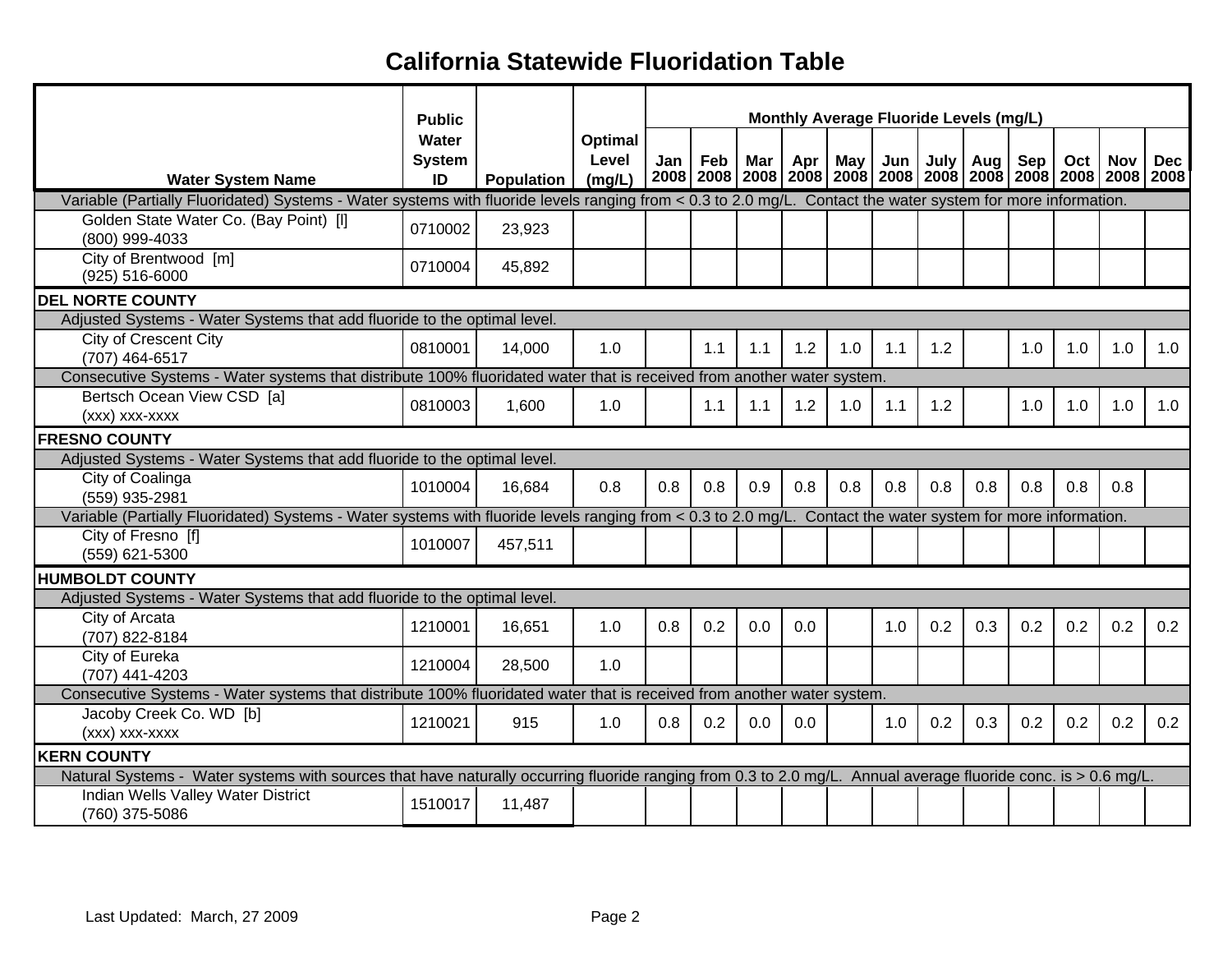|                                                                                                                                                                | <b>Public</b>                |                     |                                   |     |     |            |     |            |     | Monthly Average Fluoride Levels (mg/L)                                                    |     |     |     |            |            |
|----------------------------------------------------------------------------------------------------------------------------------------------------------------|------------------------------|---------------------|-----------------------------------|-----|-----|------------|-----|------------|-----|-------------------------------------------------------------------------------------------|-----|-----|-----|------------|------------|
| <b>Water System Name</b>                                                                                                                                       | Water<br><b>System</b><br>ID | <b>Population</b>   | <b>Optimal</b><br>Level<br>(mg/L) | Jan | Feb | <b>Mar</b> | Apr | <b>May</b> | Jun | July<br>2008   2008   2008   2008   2008   2008   2008   2008   2008   2008   2008   2008 | Aug | Sep | Oct | <b>Nov</b> | <b>Dec</b> |
| <b>KINGS COUNTY</b>                                                                                                                                            |                              |                     |                                   |     |     |            |     |            |     |                                                                                           |     |     |     |            |            |
| Natural Systems - Water systems with sources that have naturally occurring fluoride ranging from 0.3 to 2.0 mg/L. Annual average fluoride conc. is > 0.6 mg/L. |                              |                     |                                   |     |     |            |     |            |     |                                                                                           |     |     |     |            |            |
| City of Hanford                                                                                                                                                | 1610003                      | 14,395              |                                   |     |     |            |     |            |     |                                                                                           |     |     |     |            |            |
| (559) 585-2560                                                                                                                                                 |                              |                     |                                   |     |     |            |     |            |     |                                                                                           |     |     |     |            |            |
| <b>LOS ANGELES COUNTY</b>                                                                                                                                      |                              |                     |                                   |     |     |            |     |            |     |                                                                                           |     |     |     |            |            |
| Adjusted Systems - Water Systems that add fluoride to the optimal level.                                                                                       |                              |                     |                                   |     |     |            |     |            |     |                                                                                           |     |     |     |            |            |
| City of Long Beach<br>(562) 570-2491                                                                                                                           | 1910065                      | 490,166             | 0.8                               |     |     |            | 0.9 |            |     |                                                                                           |     |     |     |            |            |
| City of Los Angeles                                                                                                                                            |                              |                     |                                   |     |     |            |     |            |     |                                                                                           |     |     |     |            |            |
| (213) 367-3182                                                                                                                                                 | 1910067                      | 4,000,000           | 0.8                               | 0.8 | 0.8 | 0.7        | 0.7 |            |     | 0.8                                                                                       | 0.8 | 0.7 | 0.8 | 0.8        | 0.8        |
|                                                                                                                                                                |                              |                     |                                   |     |     |            |     |            |     |                                                                                           |     |     |     |            |            |
|                                                                                                                                                                |                              |                     |                                   |     |     |            |     |            |     |                                                                                           |     |     |     |            |            |
| Metropolitan Water District of So. California                                                                                                                  | 1910087                      | $\qquad \qquad - -$ | 0.8                               | 0.8 | 0.8 | 0.8        | 0.8 |            |     |                                                                                           | 0.8 | 0.8 | 0.8 | 0.8        | 0.8        |
| (800) 354-4420                                                                                                                                                 |                              |                     |                                   |     |     |            |     |            |     |                                                                                           |     |     |     |            |            |
| City of Beverly Hills                                                                                                                                          | 1910156                      | 44,290              | 0.7                               | 0.9 |     | 0.9        | 0.8 |            | 0.9 | 0.3                                                                                       | 0.5 | 0.9 | 1.1 | 0.9        | 0.8        |
| (310) 285-2467                                                                                                                                                 |                              |                     |                                   |     |     |            |     |            |     |                                                                                           |     |     |     |            |            |
| Consecutive Systems - Water systems that distribute 100% fluoridated water that is received from another water system.                                         |                              |                     |                                   |     |     |            |     |            |     |                                                                                           |     |     |     |            |            |
| Golden State Water Co. (Culver City) [o]<br>(800) 999-4033                                                                                                     | 1910030                      | 31,789              |                                   | 0.8 | 0.8 | 0.8        | 0.8 |            |     |                                                                                           | 0.8 | 0.8 | 0.8 | 0.8        | 0.8        |
| Foothill Municipal Water District [0]                                                                                                                          |                              |                     |                                   |     |     |            |     |            |     |                                                                                           |     |     |     |            |            |
| (818) 790-4036                                                                                                                                                 | 1910032                      | 84,000              |                                   | 0.8 | 0.8 | 0.8        | 0.8 |            |     |                                                                                           | 0.8 | 0.8 | 0.8 | 0.8        | 0.8        |
| City of El Segundo [o]                                                                                                                                         |                              |                     |                                   |     |     |            |     |            |     |                                                                                           |     |     |     |            |            |
| (xxx) xxx-xxxx                                                                                                                                                 | 1910040                      | 17,024              |                                   | 0.8 | 0.8 | 0.8        | 0.8 |            |     |                                                                                           | 0.8 | 0.8 | 0.8 | 0.8        | 0.8        |
| City of Lomita [o]                                                                                                                                             | 1910073                      | 20,181              |                                   | 0.8 | 0.8 | 0.8        | 0.8 |            |     |                                                                                           | 0.8 | 0.8 | 0.8 | 0.8        | 0.8        |
| (310) 325-7114                                                                                                                                                 |                              |                     |                                   |     |     |            |     |            |     |                                                                                           |     |     |     |            |            |
| Los Angeles CWWD 21 (Kagel Canyon) [h]                                                                                                                         | 1910075                      | 990                 | 0.8                               | 0.8 | 0.8 | 0.7        | 0.7 |            |     | 0.8                                                                                       | 0.8 | 0.7 | 0.8 | 0.8        | 0.8        |
| (310) 456-6770 ext. 242                                                                                                                                        |                              |                     |                                   |     |     |            |     |            |     |                                                                                           |     |     |     |            |            |
| Cal-Water Service Co. (Palos Verdes) [o]<br>(310) 257-1482                                                                                                     | 1910104                      | 68,766              |                                   | 0.8 | 0.8 | 0.8        | 0.8 | 0.9        | 0.5 | 0.3                                                                                       | 0.3 | 1.0 | 1.0 | 0.9        | 0.8        |
| Los Angeles CWWD 29 & 80                                                                                                                                       |                              |                     |                                   |     |     |            |     |            |     |                                                                                           |     |     |     |            |            |
| (Malibu & Marina Del Rey) [u]                                                                                                                                  | 1910204                      | 24,621              |                                   |     |     |            |     |            |     |                                                                                           |     |     |     |            |            |
| (310) 456-6770 ext. 242                                                                                                                                        |                              |                     |                                   |     |     |            |     |            |     |                                                                                           |     |     |     |            |            |
| Mesa Crest Water Company [o]                                                                                                                                   | 1910241                      | 2,500               |                                   | 0.8 | 0.8 | 0.8        | 0.8 |            |     |                                                                                           | 0.8 | 0.8 | 0.8 | 0.8        | 0.8        |
| (xxx) xxx-xxxx                                                                                                                                                 |                              |                     |                                   |     |     |            |     |            |     |                                                                                           |     |     |     |            |            |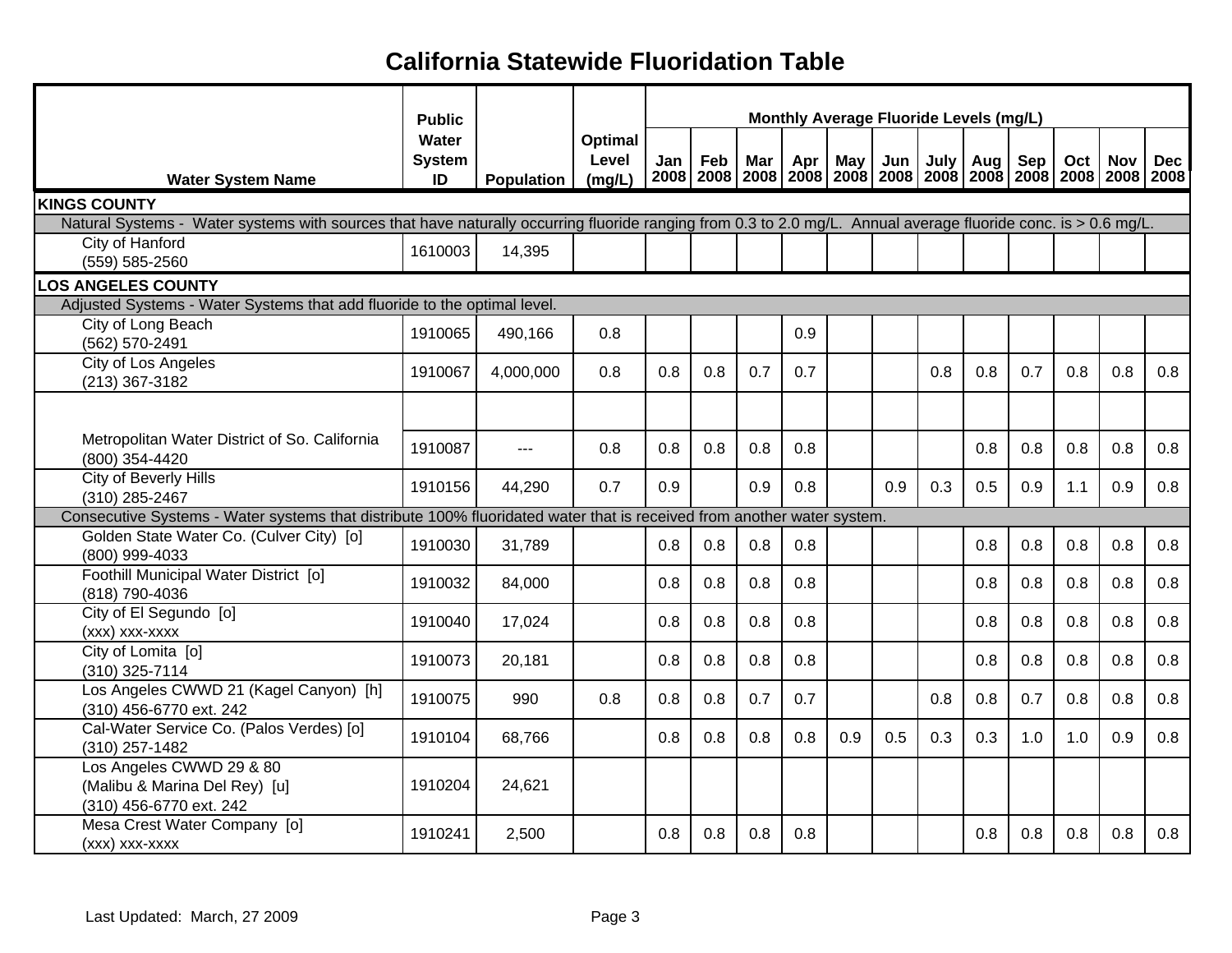|                                                                                                                                                                | <b>Public</b>                |                   |                            |     |     |     | Monthly Average Fluoride Levels (mg/L)                                            |     |                 |     |            |     |     |            |            |
|----------------------------------------------------------------------------------------------------------------------------------------------------------------|------------------------------|-------------------|----------------------------|-----|-----|-----|-----------------------------------------------------------------------------------|-----|-----------------|-----|------------|-----|-----|------------|------------|
| <b>Water System Name</b>                                                                                                                                       | Water<br><b>System</b><br>ID | <b>Population</b> | Optimal<br>Level<br>(mg/L) | Jan | Feb | Mar | 2008   2008   2008   2008   2008   2008   2008   2008   2008   2008   2008   2008 |     | Apr   May   Jun |     | July   Aug | Sep | Oct | <b>Nov</b> | <b>Dec</b> |
| Natural Systems - Water systems with sources that have naturally occurring fluoride ranging from 0.3 to 2.0 mg/L. Annual average fluoride conc. is > 0.6 mg/L. |                              |                   |                            |     |     |     |                                                                                   |     |                 |     |            |     |     |            |            |
| Kinneloa Irrigation District<br>(626) 797-6295                                                                                                                 | 1910035                      | 1,500             |                            |     |     |     |                                                                                   |     |                 |     |            |     |     |            |            |
| Rubio Canon Land And Water Assoc. [t]<br>(xxx) xxx-xxxx                                                                                                        | 1910140                      | 9,600             |                            |     |     |     |                                                                                   |     |                 |     |            |     |     |            |            |
| <b>City of Sierra Madre</b><br>(626) 355-7135                                                                                                                  | 1910148                      | 10,570            |                            |     |     |     |                                                                                   |     |                 |     |            |     |     |            |            |
| Suburban Water Systems - Covina Knolls<br>(626) 543-2544                                                                                                       | 1910148                      | 10,570            |                            | 0.2 | 0.5 | 0.3 | 0.3                                                                               | 0.4 | 0.4             | 0.4 | 0.4        | 0.4 | 0.4 | 0.4        | 0.4        |
| Variable (Partially Fluoridated) Systems - Water systems with fluoride levels ranging from < 0.3 to 2.0 mg/L. Contact the water system for more information.   |                              |                   |                            |     |     |     |                                                                                   |     |                 |     |            |     |     |            |            |
| City of Alhambra [p]<br>(626) 570-5061                                                                                                                         | 1910001                      | 89,326            |                            |     |     |     |                                                                                   |     |                 |     |            |     |     |            |            |
| Golden State Water Co. (Artesia) [p]<br>(800) 999-4033                                                                                                         | 1910004                      | 35,152            |                            |     | 0.4 |     |                                                                                   |     |                 | 0.3 | 0.4        |     |     | 0.4        |            |
| Azusa Light And Water [p]<br>(626) 812-5225                                                                                                                    | 1910007                      | 108,000           |                            |     |     |     |                                                                                   |     |                 |     |            |     |     |            |            |
| Golden State WC (Bell, Bell Garden) [p]<br>(800) 999-4033                                                                                                      | 1910011                      | 24,809            |                            |     | 0.3 |     |                                                                                   |     |                 | 0.4 | 0.4        |     |     | 0.4        |            |
| Bellflower Home Gardens Water Co. [p]<br>(562) 531-8586                                                                                                        | 1910012                      | 1,200             |                            |     |     |     |                                                                                   |     |                 |     |            |     |     |            |            |
| Bellflower - Somerset Mutual Water Co. [p]<br>(562) 925-3452                                                                                                   | 1910013                      | 28,000            |                            |     |     |     |                                                                                   |     |                 |     |            |     |     |            |            |
| Bellflower Municipal Water System [p]<br>(562) 531-1500                                                                                                        | 1910018                      | 5,967             |                            |     |     |     |                                                                                   |     |                 |     |            |     |     |            |            |
| City of Cerritos [p]<br>(562) 860-0311 Ext 2031                                                                                                                | 1910019                      | 51,488            |                            |     |     |     |                                                                                   |     |                 |     |            |     |     |            |            |
| Park Water Company (Compton) [p]<br>(562) 923-0711                                                                                                             | 1910021                      | 27,236            |                            | 1.0 | 1.2 | 1.0 | 1.1                                                                               | 1.0 | 0.5             | 0.5 | 0.7        | 0.6 | 0.9 | 0.8        | 0.7        |
| Cal State Polytechnic Univ (Pomona) [p]<br>(909) 869-3042                                                                                                      | 1910022                      | 25,000            |                            |     |     |     |                                                                                   |     |                 |     |            |     |     |            |            |
| Claremont<br>(909) 592-4271                                                                                                                                    | 1910024                      |                   |                            | 0.3 | 0.3 |     | 0.2                                                                               | 0.1 | 0.2             | 0.2 | 0.1        | 0.2 | 0.2 | 0.3        |            |
| City of Compton [p]<br>(310) 605-5690                                                                                                                          | 1910026                      | 71,000            |                            |     |     |     |                                                                                   |     |                 |     |            |     |     |            |            |
| Crescenta Valley Water District [p]<br>(818) 248-3925                                                                                                          | 1910028                      | 31,000            |                            |     |     |     |                                                                                   |     |                 |     |            |     |     |            |            |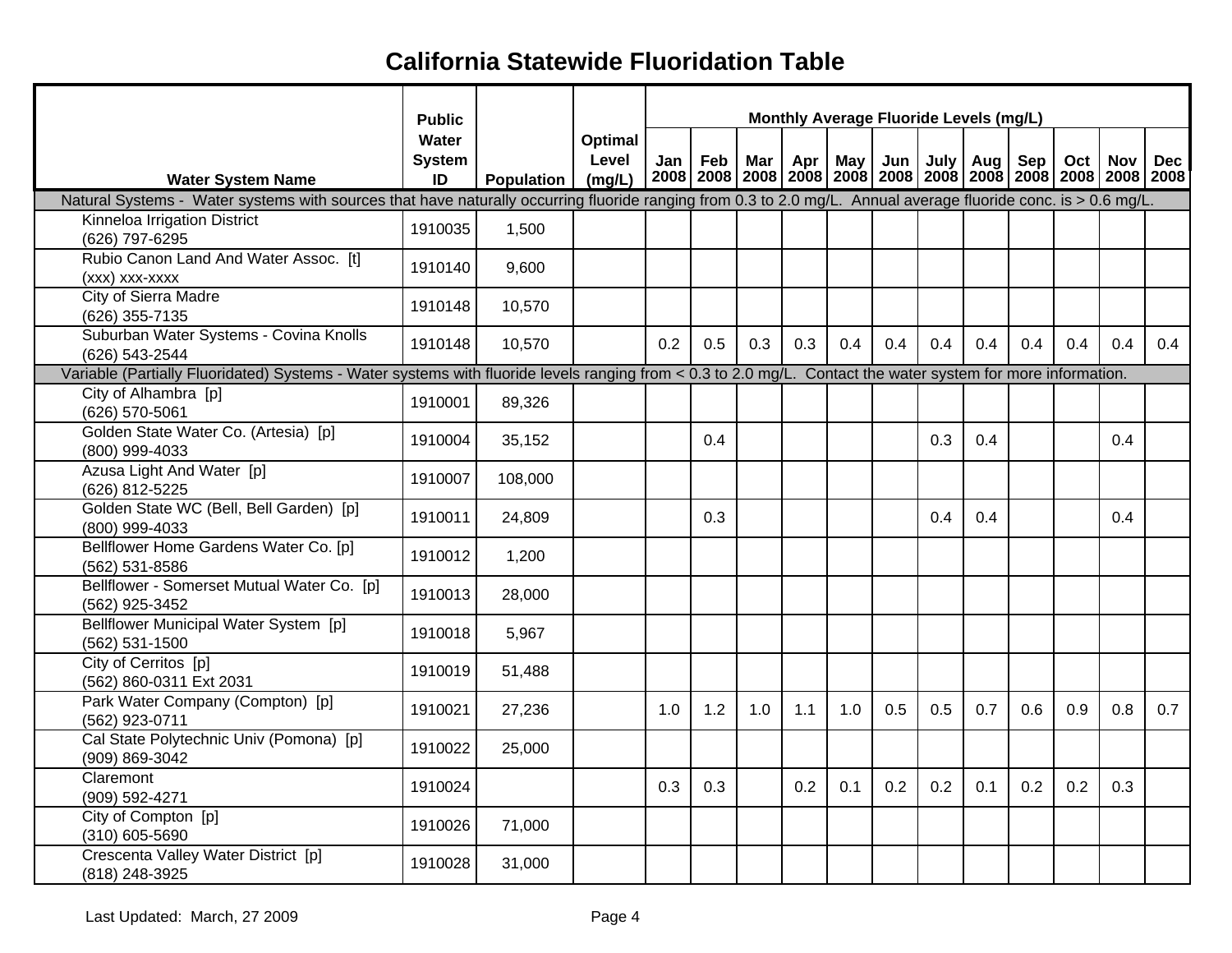|                                                              | <b>Public</b>                |            |                            |     |                       |     |     |     | Monthly Average Fluoride Levels (mg/L)                              |      |     |     |     |            |            |
|--------------------------------------------------------------|------------------------------|------------|----------------------------|-----|-----------------------|-----|-----|-----|---------------------------------------------------------------------|------|-----|-----|-----|------------|------------|
| <b>Water System Name</b>                                     | Water<br><b>System</b><br>ID | Population | Optimal<br>Level<br>(mg/L) | Jan | Feb<br>2008 2008 2008 | Mar | Apr | May | Jun<br>2008   2008   2008   2008   2008   2008   2008   2008   2008 | July | Aug | Sep | Oct | <b>Nov</b> | <b>Dec</b> |
| Cal-Water Service Co. (Dominguez) [p]<br>(310) 257-1482      | 1910033                      | 142,326    |                            | 0.7 | 0.9                   | 0.8 | 0.7 | 0.7 | 0.7                                                                 | 0.3  | 0.3 | 0.8 | 0.6 | 0.7        | 0.6        |
| Cal-Water SC (East Los Angeles) [p]<br>(310) 257-1482        | 1910036                      | 151,042    |                            | 0.7 | 0.7                   | 0.7 | 0.5 | 0.6 | 0.4                                                                 | 0.3  | 0.3 | 0.6 | 0.8 | 0.7        | 0.6        |
| City of Glendale [p]<br>(818) 548-3962                       | 1910043                      | 202,700    |                            | 0.6 | 0.7                   | 0.7 | 0.9 | 0.8 | 0.7                                                                 | 0.3  | 0.3 | 0.6 | 0.7 | 0.7        | 0.8        |
| City of Glendora [p]<br>(626) 914-8246                       | 1910044                      | 53,000     |                            | 0.3 | 0.5                   | 0.4 | 0.4 | 0.5 | 0.6                                                                 | 0.6  | 0.6 | 0.6 | 0.6 | 0.6        | 0.8        |
| Suburban Water Systems (Glendora) [p]<br>(626) 918-3701      | 1910046                      | 4,742      |                            | 0.3 | 0.4                   | 0.3 |     | 0.3 | 0.3                                                                 | 0.3  | 0.3 | 0.3 | 0.4 | 0.4        | 0.5        |
| City of Hawthorne [p]<br>(310) 257-1482                      | 1910047                      | 46,125     |                            | 0.9 | 1.0                   | 1.0 | 0.9 | 0.9 | 0.9                                                                 | 0.3  | 0.3 | 0.9 | 0.9 | 0.9        | 0.8        |
| City of Huntington Park [p]<br>(323) 584-6274                | 1910049                      | 18,569     |                            |     |                       |     |     |     |                                                                     |      |     |     |     |            |            |
| City of Commerce [p]<br>(310) 257-1482                       | 1910050                      | 1,319      |                            | 0.7 | 0.4                   | 0.5 | 0.4 | 0.4 | 0.3                                                                 | 0.3  | 0.3 | 0.3 | 0.4 | 0.3        | 0.3        |
| City of Inglewood [p]<br>(800) 418-9477                      | 1910051                      | 100,000    |                            |     |                       |     |     |     |                                                                     |      |     |     |     |            |            |
| Cal-American Water Co. (Baldwin Hills) [p]<br>(888) 237-1333 | 1910052                      | 20,635     |                            | 0.6 | 0.6                   | 0.4 | 0.8 | 0.9 | 0.8                                                                 | 0.6  | 0.3 | 0.7 | 0.9 | 0.5        | 0.5        |
| La Canada Irrigation District [p]<br>(818) 790-6749          | 1910054                      | 9,300      |                            |     |                       |     |     |     |                                                                     |      |     |     |     |            |            |
| Suburban Water Systems (La Mirada) [p]<br>(562) 944-8219     | 1910059                      | 46,362     |                            | 0.3 | 0.4                   | 0.4 | 0.4 | 0.5 | 0.3                                                                 | 0.3  | 0.4 | 0.4 | 0.3 | 0.3        | 0.3        |
| Las Flores Water Company [p]<br>(xxx) xxx-xxxx               | 1910061                      | 4,274      |                            |     |                       |     |     |     |                                                                     |      |     |     |     |            |            |
| Lincoln Avenue Water Company [p]<br>(xxx) xxx-xxxx           | 1910063                      | 16,000     |                            |     |                       |     |     |     |                                                                     |      |     |     |     |            |            |
| Golden State Water Co. (Willowbrook) [p]<br>(800) 999-4033   | 1910072                      | 4,590      |                            |     | 0.5                   |     |     |     |                                                                     | 0.4  | 0.4 |     |     | 0.4        |            |
| Golden State WC (Florence/Graham) [p]<br>(800) 999-4033      | 1910077                      | 32,040     |                            |     | 0.6                   |     |     |     |                                                                     | 0.5  |     |     |     | 0.8        |            |
| City of Lynwood [p]<br>(310) 603-0220 ext. 300               | 1910079                      | 72,600     |                            |     |                       |     |     |     |                                                                     |      |     |     |     |            |            |
| City of Manhattan Beach [p]<br>(310) 802-5325                | 1910083                      | 33,852     |                            |     |                       |     |     |     |                                                                     |      |     |     |     |            |            |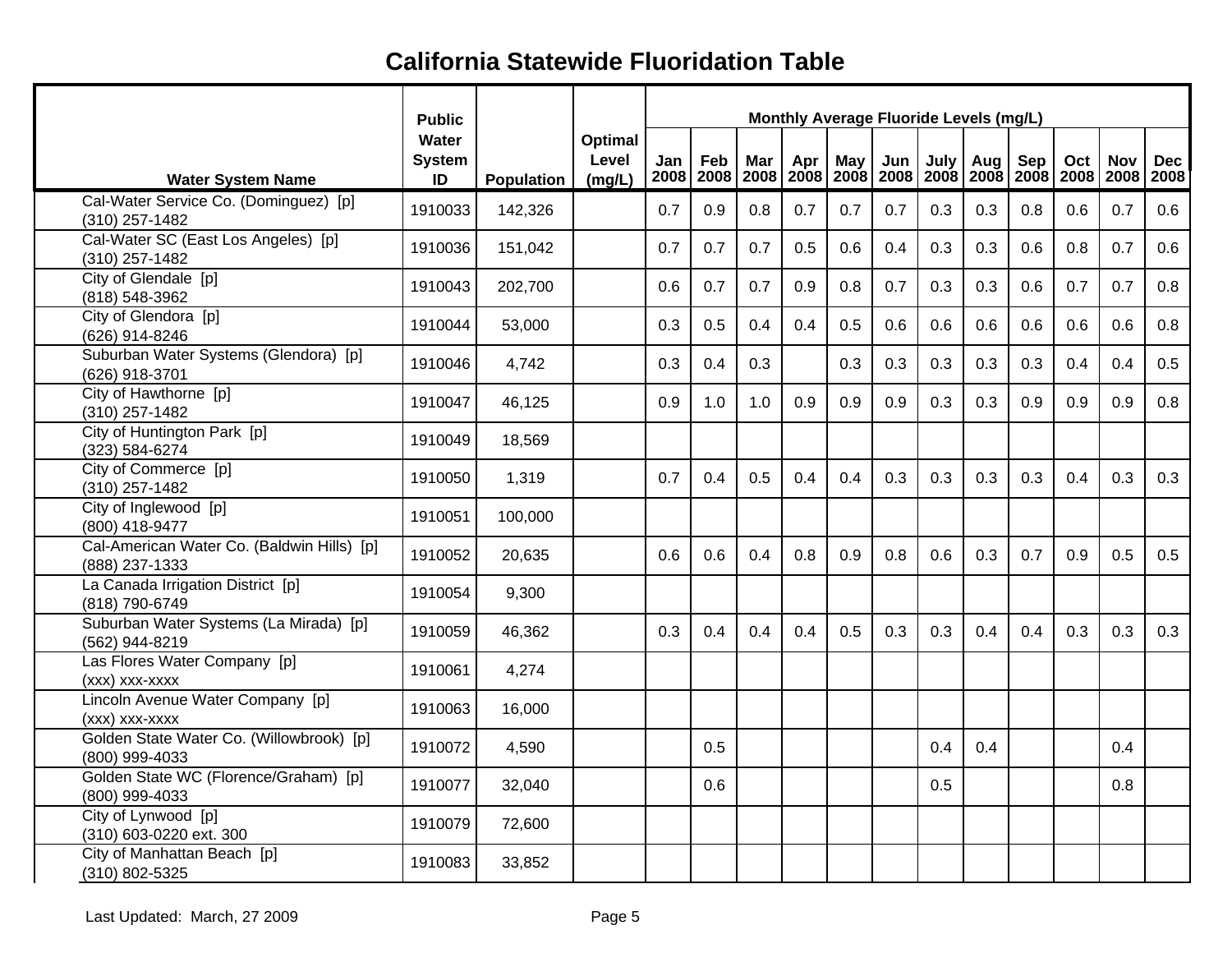|                                                           | <b>Public</b>                |                   |                            |     |     |            |     |     | Monthly Average Fluoride Levels (mg/L)                                                   |      |     |     |     |            |            |
|-----------------------------------------------------------|------------------------------|-------------------|----------------------------|-----|-----|------------|-----|-----|------------------------------------------------------------------------------------------|------|-----|-----|-----|------------|------------|
| <b>Water System Name</b>                                  | Water<br><b>System</b><br>ID | <b>Population</b> | Optimal<br>Level<br>(mg/L) | Jan | Feb | <b>Mar</b> | Apr | May | Jun<br>2008   2008   2008   2008   2008   2008   2008   2008   2008   2008   2008   2008 | July | Aug | Sep | Oct | <b>Nov</b> | <b>Dec</b> |
| Maywood Mutual Water Company #1 [p]<br>(323) 560-2439     | 1910084                      | 5,500             |                            |     |     |            |     |     |                                                                                          |      |     |     |     |            |            |
| Maywood Mutual Water Company #2 [p]<br>(323) 581-5816     | 1910085                      | 6,700             |                            |     |     |            |     |     |                                                                                          |      |     |     |     |            |            |
| Maywood Mutual Water Company #3 [p]<br>(323) 560-3657     | 1910086                      | 9,500             |                            |     |     |            |     |     |                                                                                          |      |     |     |     |            |            |
| Golden State Water Co. (Norwalk) [p]<br>(800) 999-4033    | 1910098                      | 31,657            |                            |     | 0.7 |            |     |     |                                                                                          | 0.8  | 0.6 |     |     | 0.6        |            |
| Orchard Dale Water District [p]<br>(562) 941-0716         | 1910101                      | 22,000            |                            | 0.5 | 0.4 | 0.4        | 0.6 | 0.6 | 0.3                                                                                      | 0.3  | 0.3 | 0.6 | 0.6 | 0.5        | 0.5        |
| City of Paramount [p]<br>(562) 220-2111                   | 1910105                      | 57,805            |                            |     |     |            |     |     |                                                                                          |      |     |     |     |            |            |
| City of Bell Gardens [p]<br>(562) 806-7700                | 1910108                      | 5,283             |                            |     | 0.4 |            |     |     |                                                                                          | 0.6  | 0.3 |     |     | 0.9        |            |
| City of Montebello [p]<br>(310) 257-1482                  | 1910117                      | 3,940             |                            | 0.8 | 0.9 | 0.8        | 0.8 | 0.7 | 0.4                                                                                      | 0.3  | 0.3 | 0.7 | 0.8 | 0.7        | 0.7        |
| City of Pasadena [p]<br>(626) 744-6970                    | 1910124                      | 166,400           |                            | 1.1 | 1.1 | 1.0        | 0.7 | 0.9 | 0.9                                                                                      | 0.5  | 0.5 | 0.8 | 0.9 |            |            |
| City of Pomona [p]<br>(909) 620-2241                      | 1910126                      | 156,600           |                            |     |     |            |     |     |                                                                                          | 0.3  |     |     |     | 0.3        |            |
| City of Covina [p]<br>(626) 858-7249                      | 1910127                      | 33,500            |                            |     |     |            |     |     |                                                                                          |      |     |     |     |            |            |
| Cal-Water SC (Hermosa/Redondo) [p]<br>(310) 257-1482      | 1910134                      | 97,944            |                            | 0.9 | 0.9 | 0.9        | 0.8 | 0.9 | 0.8                                                                                      | 0.2  | 0.2 | 0.8 | 0.7 | 0.9        | 0.8        |
| Cal-American Water Co. (San Marino) [p]<br>(888) 237-1333 | 1910139                      | 45,000            |                            |     |     |            |     |     |                                                                                          |      |     |     |     |            |            |
| Golden State Water Co. (San Dimas) [p]<br>(800) 999-4033  | 1910142                      | 52,622            |                            | 0.8 | 0.7 |            | 0.5 | 0.7 | 0.4                                                                                      | 0.5  | 0.3 | 0.7 | 0.8 | 0.8        |            |
| City of San Fernando [p]<br>(818) 898-1223                | 1910143                      | 23,564            |                            |     |     |            |     |     |                                                                                          |      |     |     |     |            |            |
| City of Santa Monica [p]<br>(310) 826-6712                | 1910146                      | 84,184            |                            | 0.8 | 0.8 | 0.8        | 0.7 | 0.8 | 0.5                                                                                      | 0.2  | 0.3 | 0.8 | 0.8 | 0.8        | 0.8        |
| City of Signal Hill [p]<br>(562) 989-7253                 | 1910149                      | 10,363            |                            |     |     |            |     |     |                                                                                          |      |     |     |     |            |            |
| City of South Pasadena [p]<br>(626) 403-7376              | 1910154                      | 25,674            |                            |     |     |            |     |     |                                                                                          |      |     |     |     |            |            |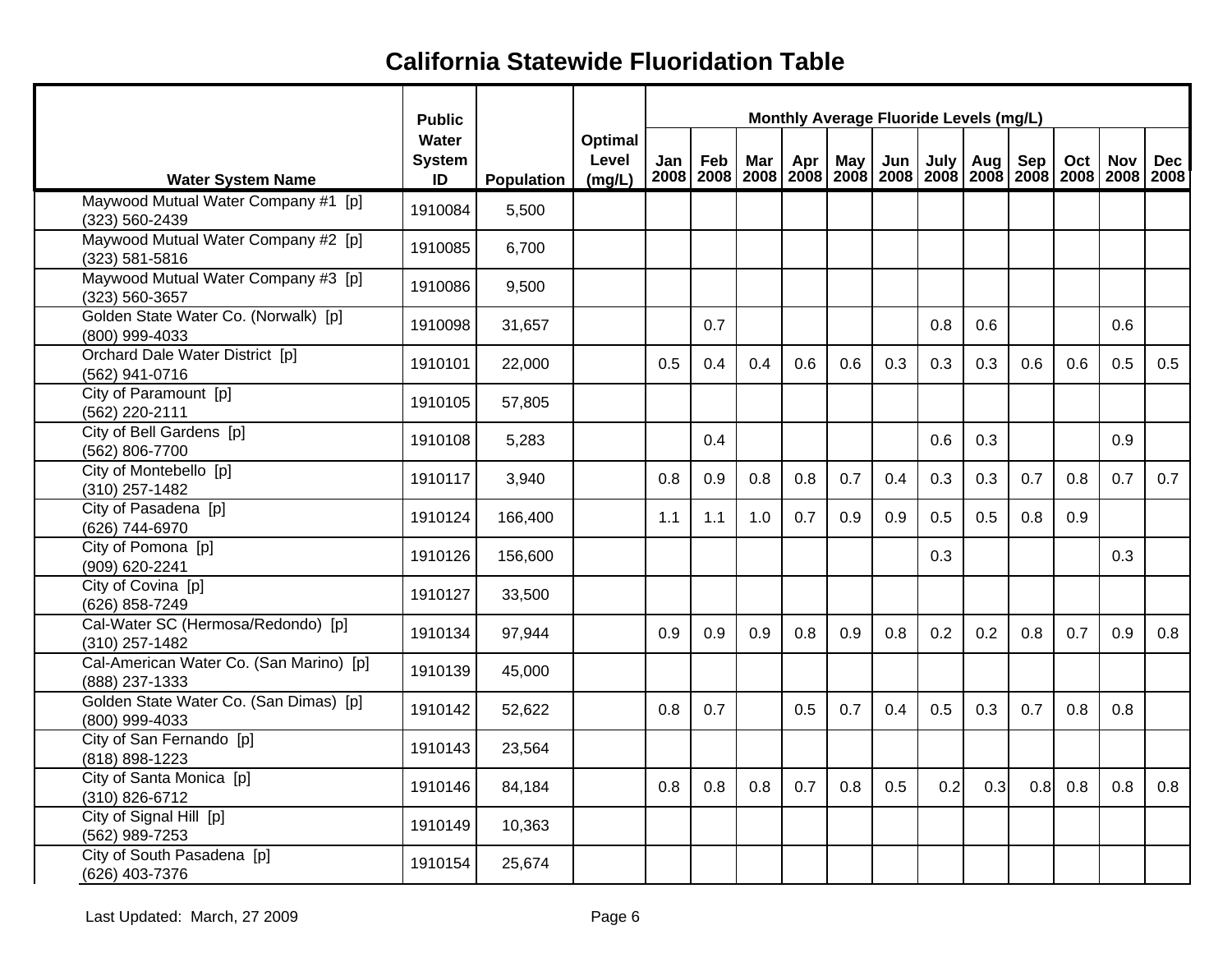|                                                               | <b>Public</b>                |                   |                            |     |     |     |     |     | Monthly Average Fluoride Levels (mg/L)                                                   |     |            |     |     |            |            |
|---------------------------------------------------------------|------------------------------|-------------------|----------------------------|-----|-----|-----|-----|-----|------------------------------------------------------------------------------------------|-----|------------|-----|-----|------------|------------|
| <b>Water System Name</b>                                      | Water<br><b>System</b><br>ID | <b>Population</b> | Optimal<br>Level<br>(mg/L) | Jan | Feb | Mar | Apr | May | Jun<br>2008   2008   2008   2008   2008   2008   2008   2008   2008   2008   2008   2008 |     | July   Aug | Sep | Oct | <b>Nov</b> | <b>Dec</b> |
| Golden State Water Co. (Southwest) [p]<br>(800) 999-4033      | 1910155                      | 168,152           |                            |     |     | 0.7 | 0.6 |     |                                                                                          |     |            |     |     |            |            |
| Park Water Company (Lynwood) [p]<br>(562) 923-0711            | 1910161                      | 17,124            |                            | 1.2 | 1.2 | 1.1 | 1.0 | 0.5 | 0.5                                                                                      | 0.7 | 0.6        | 0.6 | 1.0 | 0.8        | 0.9        |
| Valley Water Company [p]<br>(xxx) xxx-xxxx                    | 1910166                      | 9,900             |                            |     |     |     |     |     |                                                                                          |     |            |     |     |            |            |
| City of Vernon [p]<br>(323) 583-8811 Ext. 279                 | 1910167                      | 45,000            |                            | 0.6 | 0.4 | 0.5 | 0.5 | 0.5 | 0.6                                                                                      | 0.4 | 0.4        | 0.5 | 0.5 | 0.5        | 0.6        |
| Walnut Park Mutual Water Company [p]<br>(323) 585-7321        | 1910169                      | 16,180            |                            |     |     |     |     |     |                                                                                          |     |            |     |     |            |            |
| Suburban Water Systems (Whittier) [p]<br>(562) 944-8219       | 1910174                      | 63,188            |                            |     |     |     |     |     |                                                                                          |     |            |     |     |            |            |
| City of Burbank [p]<br>(818) 238-3500                         | 1910179                      | 106,879           |                            |     | 0.8 | 1.1 | 1.0 | 0.9 | 1.0                                                                                      | 0.5 | 0.5        | 0.9 | 0.7 | 0.7        | 0.9        |
| San Gabriel Valley WC (Montebello) [p]<br>(626) 448-6183      | 1910189                      | 5,555             |                            |     |     |     |     |     |                                                                                          |     |            |     |     |            |            |
| City of Norwalk [p]<br>(562) 929-5599                         | 1910191                      | 22,000            |                            |     |     |     |     |     |                                                                                          |     | 0.3        | 0.7 | 0.8 | 0.6        | 0.7        |
| Rowland Water District [p]<br>(562) 697-1726                  | 1910194                      | 58,000            |                            | 1.0 | 0.9 | 0.9 | 1.0 | 1.1 | 0.6                                                                                      | 0.6 | 0.5        | 0.8 | 1.1 | 1.1        | 0.9        |
| Suburban Water Systems (San Jose) [p]<br>(626) 918-3701       | 1910205                      | 134,996           |                            | 0.3 | 0.4 | 0.5 | 0.6 | 0.5 | 0.3                                                                                      | 0.3 | 0.3        | 0.6 | 0.5 | 0.7        | 0.7        |
| Park Water Company (Bellflower/Norwalk) [p]<br>(562) 923-0711 | 1910211                      | 66,256            |                            | 1.0 | 1.1 | 1.1 | 0.9 | 1.0 | 0.6                                                                                      | 0.6 | 0.6        | 0.6 | 1.0 | 0.7        | 0.8        |
| City of Torrance [p]<br>(310) 781-6900                        | 1910213                      | 110,000           |                            | 0.9 | 0.9 | 0.7 | 0.6 | 0.6 |                                                                                          | 0.0 | 0.3        | 0.6 | 0.8 | 1.1        | 1.1        |
| La Habra Heights County Water District [p]<br>(562) 697-6769  | 1910218                      | 6,109             |                            |     |     |     |     |     |                                                                                          |     |            |     |     |            |            |
| Golden State WC (So. San Gabriel) [p]<br>(800) 999-4033       | 1910223                      | 15,906            |                            | 0.9 | 0.8 |     | 0.9 | 0.8 | 0.9                                                                                      | 0.8 | 0.8        | 0.8 | 0.8 | 0.8        |            |
| Las Virgenes Municipal Water District [p]<br>(818) 251-2330   | 1910225                      | 70,000            |                            |     |     |     |     |     |                                                                                          |     |            |     |     |            |            |
| Walnut Valley Water District [p]<br>(909) 595-1268 ext. 210   | 1910234                      | 99,839            |                            |     |     |     |     |     |                                                                                          |     |            |     |     |            |            |
| City of Lakewood [p]<br>(562) 866-9771 ext. 2700              | 1910239                      | 66,000            |                            |     |     |     |     |     |                                                                                          |     |            |     |     |            |            |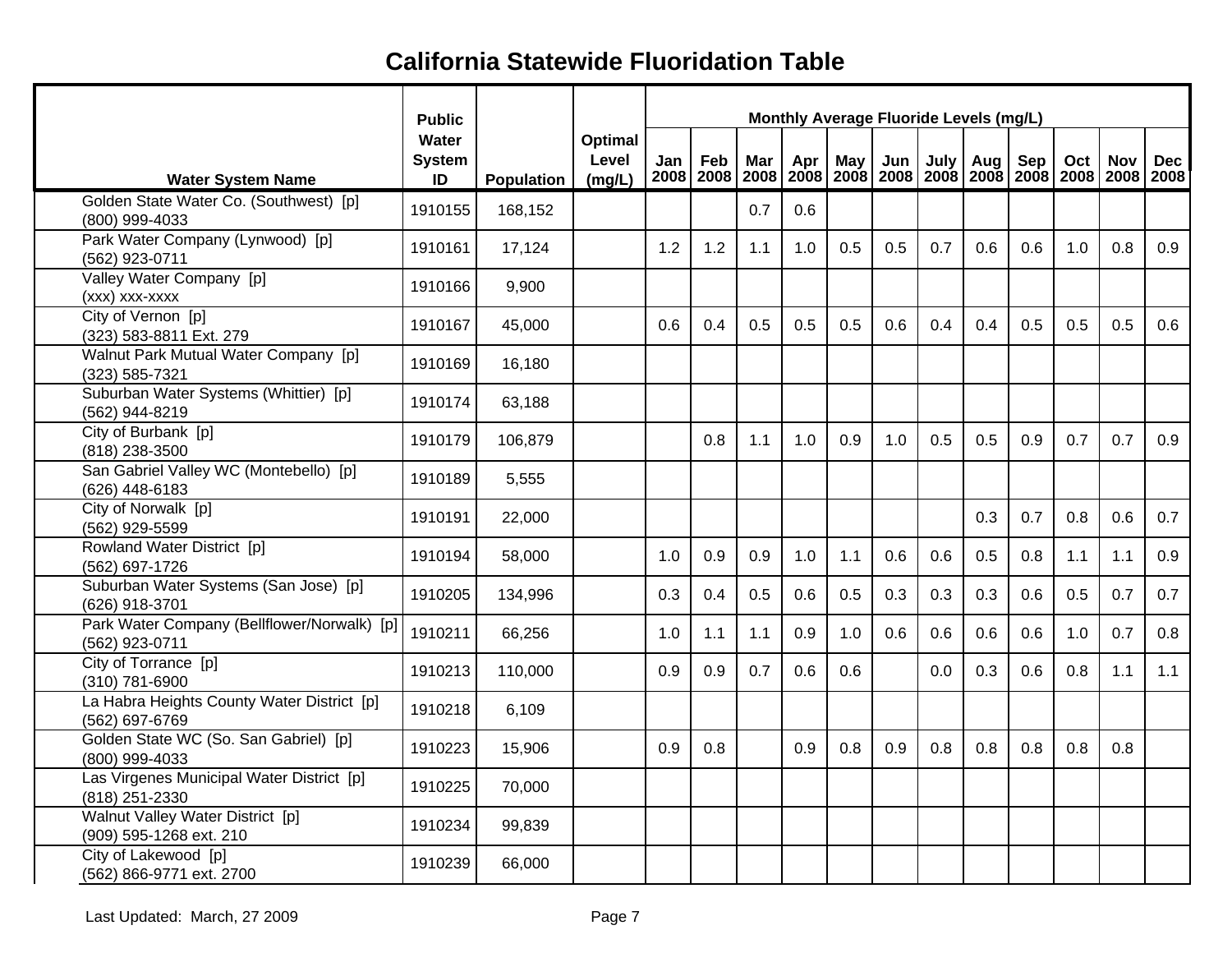|                                                          | <b>Public</b>                |                   |                            |           |     |       |       |  | <b>Monthly Average Fluoride Levels (mg/L)</b> |       |                                                                                                  |
|----------------------------------------------------------|------------------------------|-------------------|----------------------------|-----------|-----|-------|-------|--|-----------------------------------------------|-------|--------------------------------------------------------------------------------------------------|
| <b>Water System Name</b>                                 | Water<br><b>System</b><br>ID | <b>Population</b> | Optimal<br>Level<br>(mq/L) | Jan   Feb | Mar | Apr I | May I |  | Jun   July   Aug   Sep                        | Oct I | Nov   Dec<br>່ 2008   2008   2008   2008   2008   2008   2008   2008   2008   2008   2008   2008 |
| City of Santa Fe Springs [p]<br>(562) 868-0511 ext. 3611 | 1910245                      | 17,867            |                            |           |     |       |       |  |                                               |       |                                                                                                  |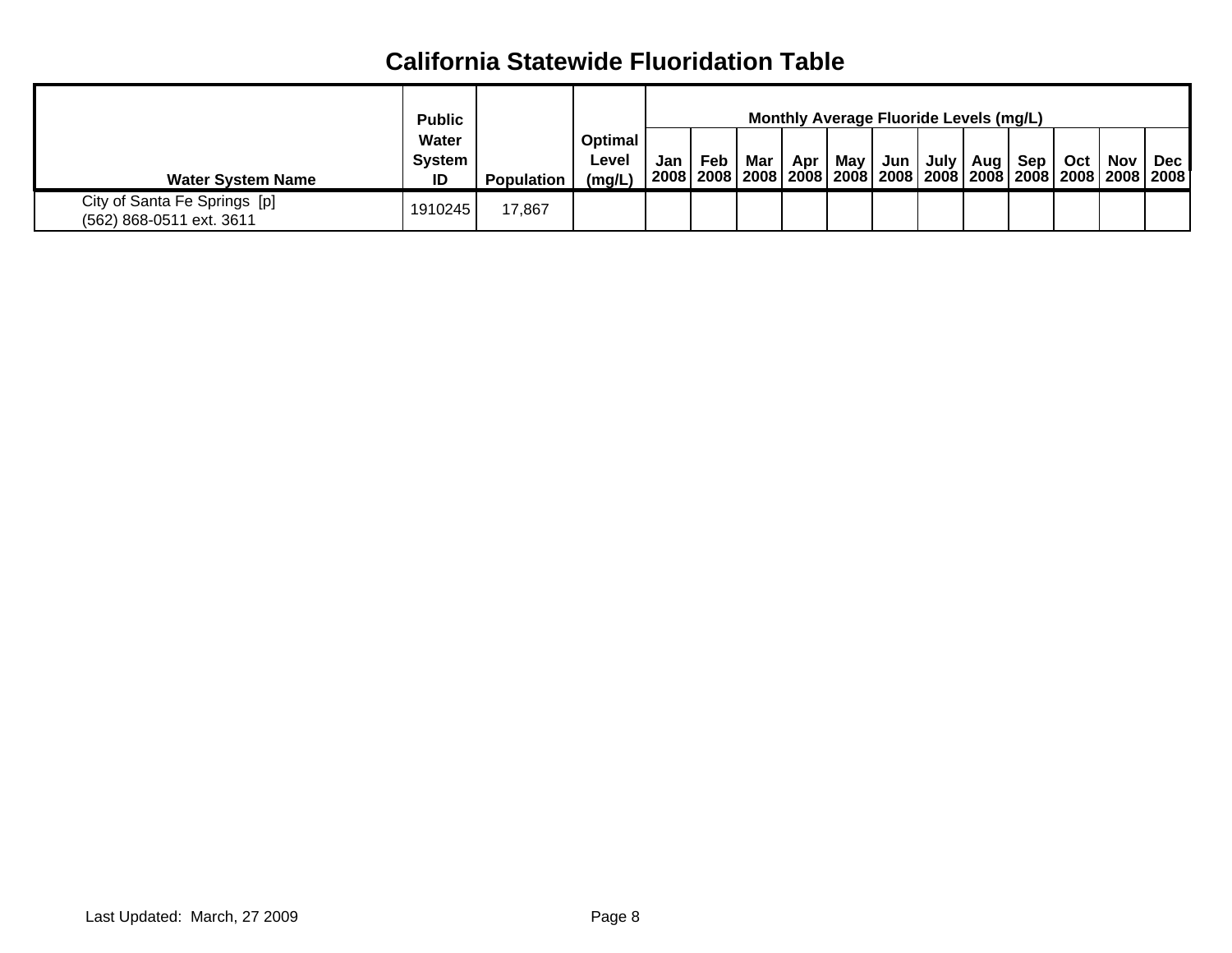|                                                                                                                                                              | <b>Public</b>                |                     |                            |     |     |            |     |     | Monthly Average Fluoride Levels (mg/L)                                                   |      |     |     |     |            |            |
|--------------------------------------------------------------------------------------------------------------------------------------------------------------|------------------------------|---------------------|----------------------------|-----|-----|------------|-----|-----|------------------------------------------------------------------------------------------|------|-----|-----|-----|------------|------------|
| <b>Water System Name</b>                                                                                                                                     | Water<br><b>System</b><br>ID | <b>Population</b> 1 | Optimal<br>Level<br>(mg/L) | Jan | Feb | <b>Mar</b> | Apr | May | Jun<br>2008   2008   2008   2008   2008   2008   2008   2008   2008   2008   2008   2008 | July | Aug | Sep | Oct | <b>Nov</b> | <b>Dec</b> |
| <b>MARIN COUNTY</b>                                                                                                                                          |                              |                     |                            |     |     |            |     |     |                                                                                          |      |     |     |     |            |            |
| Adjusted Systems - Water Systems that add fluoride to the optimal level.                                                                                     |                              |                     |                            |     |     |            |     |     |                                                                                          |      |     |     |     |            |            |
| Marin Municipal Water District<br>(415) 945-1550                                                                                                             | 2110002                      | 185,000             | 0.9                        | 1.0 |     | 0.9        | 0.9 | 0.9 | 0.9                                                                                      |      |     |     |     |            |            |
| Consecutive Systems - Water systems that distribute 100% fluoridated water that is received from another water system.                                       |                              |                     |                            |     |     |            |     |     |                                                                                          |      |     |     |     |            |            |
| NPS GG NRA [i]<br>(xxx) xxx-xxxx                                                                                                                             | 2110350                      | 1,200               | 0.9                        | 1.0 |     | 0.9        | 0.9 | 0.9 | 0.9                                                                                      |      |     |     |     |            |            |
| <b>MERCED COUNTY</b>                                                                                                                                         |                              |                     |                            |     |     |            |     |     |                                                                                          |      |     |     |     |            |            |
| Adjusted Systems - Water Systems that add fluoride to the optimal level.                                                                                     |                              |                     |                            |     |     |            |     |     |                                                                                          |      |     |     |     |            |            |
| City of Los Banos<br>(xxx) xxx-xxxx                                                                                                                          | 2410005                      | 30,262              | 0.8                        | 0.9 | 0.9 | 0.9        | 0.9 | 0.9 | 0.9                                                                                      | 0.9  | 0.8 | 0.9 | 0.9 |            | 0.9        |
| <b>City of Merced</b><br>(209) 385-6800                                                                                                                      | 2410009                      | 69,805              |                            | 0.8 |     | 0.8        |     |     | 0.8                                                                                      |      | 0.8 | 0.8 |     |            |            |
| <b>NAPA COUNTY</b>                                                                                                                                           |                              |                     |                            |     |     |            |     |     |                                                                                          |      |     |     |     |            |            |
| Variable (Partially Fluoridated) Systems - Water systems with fluoride levels ranging from < 0.3 to 2.0 mg/L. Contact the water system for more information. |                              |                     |                            |     |     |            |     |     |                                                                                          |      |     |     |     |            |            |
| City of American Canyon [n]<br>(707) 647-4550                                                                                                                | 2810005                      | 15,300              |                            |     |     |            |     |     |                                                                                          |      |     |     |     |            |            |
| <b>ORANGE COUNTY</b>                                                                                                                                         |                              |                     |                            |     |     |            |     |     |                                                                                          |      |     |     |     |            |            |
| Adjusted Systems - Water Systems that add fluoride to the optimal level.                                                                                     |                              |                     |                            |     |     |            |     |     |                                                                                          |      |     |     |     |            |            |
| City of Huntington Beach<br>(714) 536-5921                                                                                                                   | 3010053                      | 199,326             | 0.8                        | 0.9 | 0.9 | 1.0        | 1.0 | 1.0 | 0.9                                                                                      | 1.0  | 0.9 | 1.0 | 1.0 | 1.0        | 0.9        |
| <b>City of Fountain Valley</b><br>(714) 593-4600                                                                                                             | 3010069                      | 55,000              | 0.8                        | 0.9 | 0.9 | 0.9        | 0.9 | 0.9 | 0.9                                                                                      | 0.9  |     |     |     |            |            |
| Consecutive Systems - Water systems that distribute 100% fluoridated water that is received from another water system.                                       |                              |                     |                            |     |     |            |     |     |                                                                                          |      |     |     |     |            |            |
| Laguna Beach County Water District [0]<br>(949) 494-1041                                                                                                     | 3010017                      | 25,000              |                            | 0.8 | 0.8 | 0.8        | 0.8 |     |                                                                                          |      | 0.8 | 0.8 | 0.8 | 0.8        | 0.8        |
| South Coast Water Dist. (South Coast) [o]<br>(949) 499-4555 ext. 3129                                                                                        | 3010042                      | 20,000              |                            | 0.8 | 0.8 | 0.8        | 0.8 |     |                                                                                          |      | 0.8 | 0.8 | 0.8 | 0.8        | 0.8        |
| South Coast WD (Capistrano Beach) [o]<br>(949) 499-4555 ext. 3129                                                                                            | 3010055                      | 20,300              |                            | 0.8 | 0.8 | 0.8        | 0.8 |     |                                                                                          |      | 0.8 | 0.8 | 0.8 | 0.8        | 0.8        |
| Joint Regional Water Supply System [o]<br>(949) 499-4555                                                                                                     | 3010071                      | $-$                 |                            | 0.8 | 0.8 | 0.8        | 0.8 |     |                                                                                          |      | 0.8 | 0.8 | 0.8 | 0.8        | 0.8        |
| Moulton Niguel Water District [0]<br>(949) 831-2500                                                                                                          | 3010073                      | 161,900             |                            | 0.8 | 0.8 | 0.8        | 0.8 |     |                                                                                          |      | 0.8 | 0.8 | 0.8 | 0.8        | 0.8        |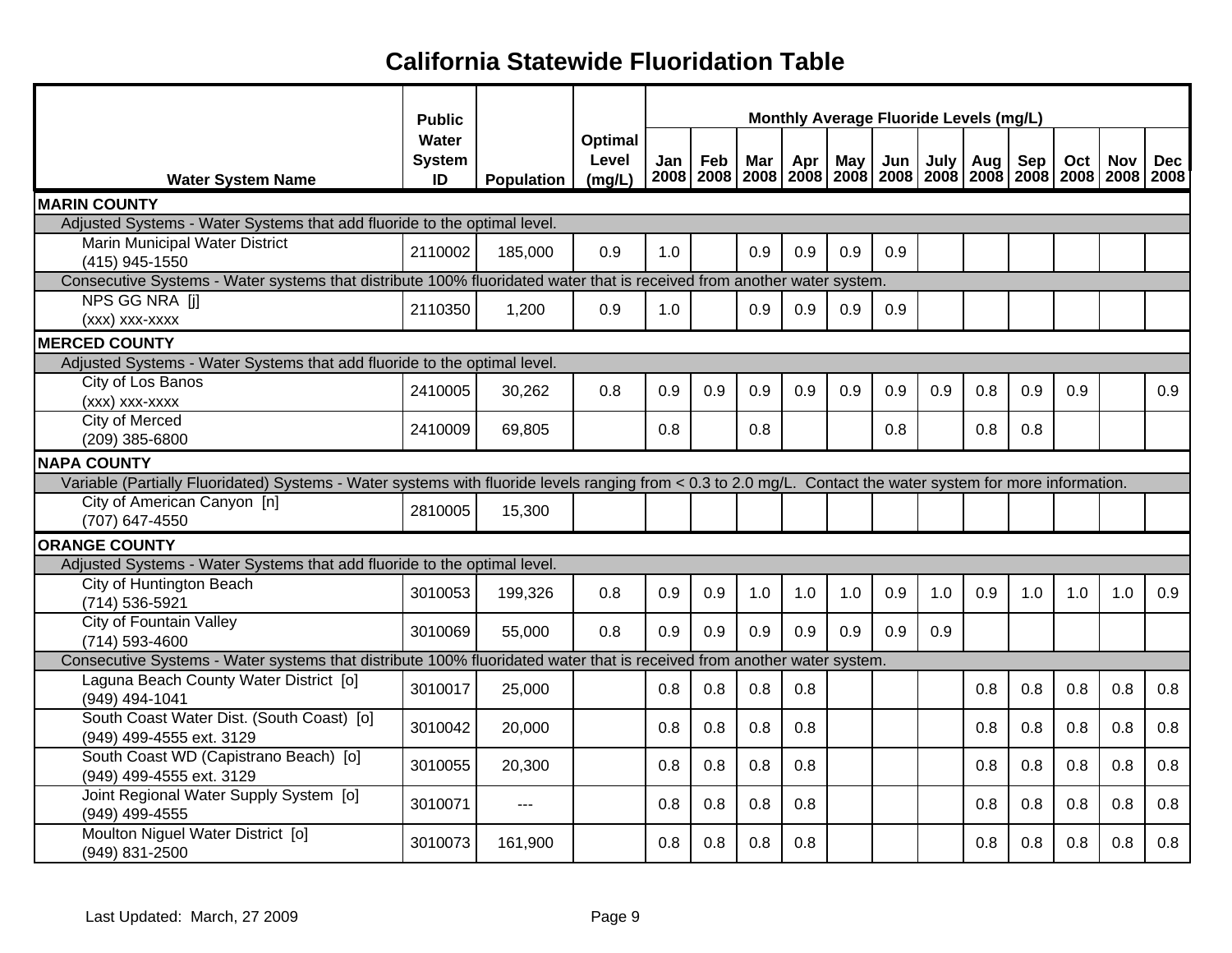|                                                                                                                                                              | <b>Public</b>                |            |                            |     |     |     |     |                  | Monthly Average Fluoride Levels (mg/L)                                                   |     |            |     |     |            |            |
|--------------------------------------------------------------------------------------------------------------------------------------------------------------|------------------------------|------------|----------------------------|-----|-----|-----|-----|------------------|------------------------------------------------------------------------------------------|-----|------------|-----|-----|------------|------------|
| <b>Water System Name</b>                                                                                                                                     | Water<br><b>System</b><br>ID | Population | Optimal<br>Level<br>(mg/L) | Jan | Feb | Mar | Apr | May <sub>l</sub> | Jun<br>2008   2008   2008   2008   2008   2008   2008   2008   2008   2008   2008   2008 |     | July   Aug | Sep | Oct | <b>Nov</b> | <b>Dec</b> |
| El Toro Water District [o]<br>(949) 837-7050 ext. 203                                                                                                        | 3010079                      | 50,700     |                            | 0.8 | 0.8 | 0.8 | 0.8 |                  |                                                                                          |     | 0.8        | 0.8 | 0.8 | 0.8        | 0.8        |
| East Orange County Water District [0]<br>(Wholesale Zone)<br>(714) 538-5815                                                                                  | 3010093                      |            |                            | 0.8 | 0.8 | 0.8 | 0.8 |                  |                                                                                          |     | 0.8        | 0.8 | 0.8 | 0.8        | 0.8        |
| Santa Margarita Water District [0]<br>(949) 459-6674                                                                                                         | 3010101                      | 140,000    |                            | 0.8 | 0.8 | 0.8 | 0.8 |                  |                                                                                          |     | 0.8        | 0.8 | 0.8 | 0.8        | 0.8        |
| Variable (Partially Fluoridated) Systems - Water systems with fluoride levels ranging from < 0.3 to 2.0 mg/L. Contact the water system for more information. |                              |            |                            |     |     |     |     |                  |                                                                                          |     |            |     |     |            |            |
| Knott's Berry Farm [p]<br>(714) 220-5181                                                                                                                     | 3000734                      | 1,500      |                            |     |     |     |     |                  | 0.5                                                                                      | 0.6 |            |     |     |            |            |
| City of Anaheim [p]<br>(714) 765-4556                                                                                                                        | 3010001                      | 333,000    |                            |     |     |     |     |                  |                                                                                          |     |            |     |     |            |            |
| City of Brea [p]<br>(714) 990-7642                                                                                                                           | 3010002                      | 36,100     |                            |     |     |     |     |                  |                                                                                          |     |            |     |     |            |            |
| City of Buena Park [p]<br>(714) 562-3701                                                                                                                     | 3010003                      | 78,500     |                            | 0.6 | 0.6 | 0.7 | 0.6 | 0.6              | 0.5                                                                                      | 0.5 | 0.5        | 0.6 | 0.6 | 0.6        | 0.6        |
| Mesa Consolidated Water District [p]<br>(949) 574-1031                                                                                                       | 3010004                      | 105,600    |                            | 0.4 | 0.5 | 0.3 | 0.5 | 0.6              | 0.4                                                                                      | 0.4 | 0.4        | 0.7 | 0.8 | 0.4        | 0.3        |
| City of Fullerton [p]<br>(714) 738-6896                                                                                                                      | 3010010                      | 128,300    |                            | 0.5 | 0.6 | 0.7 | 0.7 | 0.6              | 0.3                                                                                      | 0.3 | 0.5        | 0.6 |     |            |            |
| City of La Habra [p]<br>(562) 905-9792                                                                                                                       | 3010018                      | 59,000     |                            |     |     |     |     |                  |                                                                                          |     |            |     |     |            |            |
| Golden State Water Co. (West Orange) [p]<br>(800) 999-4033                                                                                                   | 3010022                      | 107,800    |                            |     |     |     |     |                  |                                                                                          |     |            |     |     |            |            |
| City of Newport Beach [p]<br>(949) 644-3011                                                                                                                  | 3010023                      | 75,700     |                            |     |     |     |     |                  |                                                                                          |     |            |     |     |            |            |
| City of Orange [p]<br>(714) 288-2475                                                                                                                         | 3010027                      | 131,000    |                            |     |     |     |     |                  |                                                                                          |     |            |     |     |            |            |
| Orange Park Acres MWC [p]<br>(714) 538-4201                                                                                                                  | 3010028                      | 1,750      |                            |     |     |     |     |                  |                                                                                          |     |            |     |     |            |            |
| City of San Juan Capistrano [p]<br>(949) 493-1515                                                                                                            | 3010030                      | 33,800     |                            |     |     |     |     |                  |                                                                                          |     |            |     |     |            |            |
| Golden State Water Co. (Placentia) [p]<br>(800) 999-4033                                                                                                     | 3010035                      | 34,300     |                            |     |     |     |     |                  |                                                                                          |     |            |     |     |            |            |
| City of San Clemente [p]<br>(949) 366-1553                                                                                                                   | 3010036                      | 46,700     |                            |     |     |     |     |                  |                                                                                          |     |            |     |     |            |            |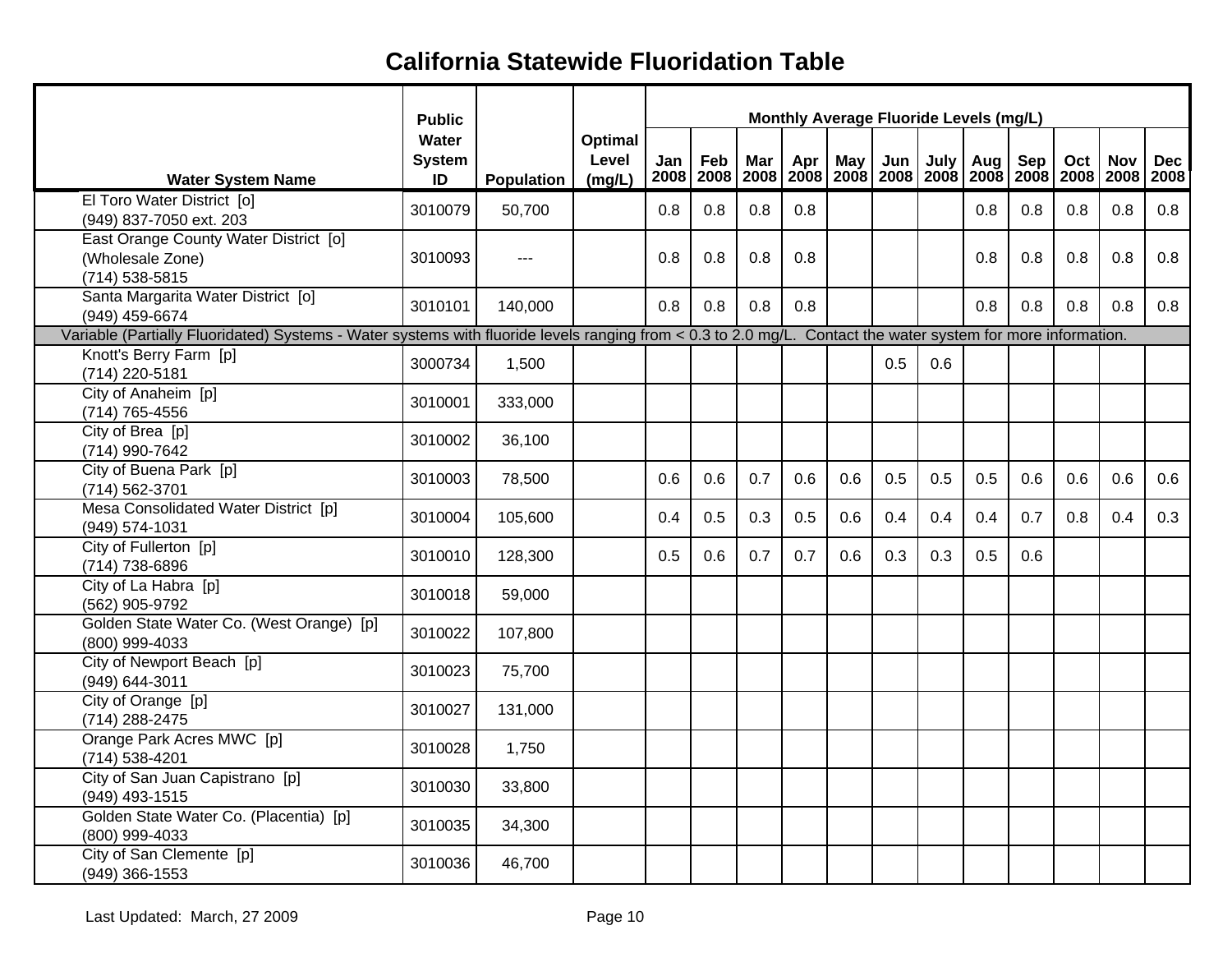|                                                                                                                        | <b>Public</b>                |                   |                                   |     |     |     |     |     |     |     | Monthly Average Fluoride Levels (mg/L) |     |     |                                                                                                 |            |
|------------------------------------------------------------------------------------------------------------------------|------------------------------|-------------------|-----------------------------------|-----|-----|-----|-----|-----|-----|-----|----------------------------------------|-----|-----|-------------------------------------------------------------------------------------------------|------------|
| <b>Water System Name</b>                                                                                               | Water<br><b>System</b><br>ID | <b>Population</b> | <b>Optimal</b><br>Level<br>(mg/L) | Jan | Feb | Mar | Apr | May | Jun |     | July   Aug                             | Sep | Oct | <b>Nov</b><br>2008   2008   2008   2008   2008   2008   2008   2008   2008   2008   2008   2008 | <b>Dec</b> |
| Yorba Linda Water District [p]<br>(714) 701-3115                                                                       | 3010037                      | 65,000            |                                   |     |     |     |     | 0.5 | 0.5 | 0.5 | 0.5                                    | 0.5 | 0.5 | 0.5                                                                                             | 0.5        |
| City of Santa Ana [p]<br>(714) 647-3341                                                                                | 3010038                      | 338,000           |                                   |     |     |     |     |     |     |     |                                        |     |     |                                                                                                 |            |
| City of Seal Beach [p]<br>(562) 596-9990                                                                               | 3010041                      | 25,100            |                                   |     |     |     |     |     |     |     |                                        |     |     |                                                                                                 |            |
| City of Tustin [p]<br>(714) 573-3382                                                                                   | 3010046                      | 63,500            |                                   |     |     |     |     |     |     |     |                                        |     |     |                                                                                                 |            |
| Golden State WC (Cowan Heights) [p]<br>(800) 999-4033                                                                  | 3010047                      | 8,300             |                                   |     |     |     |     |     |     |     |                                        |     |     |                                                                                                 |            |
| City of Garden Grove [p]<br>(714) 741-5395                                                                             | 3010062                      | 158,300           |                                   |     |     |     |     |     |     |     |                                        |     |     |                                                                                                 |            |
| City of Westminster [p]<br>(714) 895-2876                                                                              | 3010064                      | 85,300            |                                   |     |     |     | 0.7 | 0.5 | 0.5 |     |                                        |     |     |                                                                                                 |            |
| East Orange County Water District [p]<br>(Retail Zone)<br>(714) 538-5815                                               | 3010068                      | 3,000             |                                   |     |     |     |     | 0.9 |     |     |                                        |     |     |                                                                                                 |            |
| Golden State Water Co. (Yorba Linda) [p]<br>(800) 999-4033                                                             | 3010070                      | 5,800             |                                   |     |     |     |     |     |     |     |                                        |     |     |                                                                                                 |            |
| Irvine Ranch Water District [p]<br>(949) 453-5858                                                                      | 3010092                      | 216,000           |                                   |     |     |     |     |     |     |     |                                        |     |     |                                                                                                 |            |
| Trabuco Canyon Water District [p]<br>(949) 858-0277                                                                    | 3010094                      | 11,700            |                                   |     |     |     |     |     |     |     |                                        |     |     |                                                                                                 |            |
| Irvine Ranch Water District (Santiago) [p]<br>(949) 453-5858                                                           | 3010095                      | 2,500             |                                   |     |     |     |     |     |     |     |                                        |     |     |                                                                                                 |            |
| City of La Palma [p]<br>(714) 690-3310                                                                                 | 3010100                      | 16,500            |                                   |     |     |     |     |     |     |     |                                        |     |     |                                                                                                 |            |
| <b>PLACER COUNTY</b>                                                                                                   |                              |                   |                                   |     |     |     |     |     |     |     |                                        |     |     |                                                                                                 |            |
| Adjusted Systems - Water Systems that add fluoride to the optimal level.                                               |                              |                   |                                   |     |     |     |     |     |     |     |                                        |     |     |                                                                                                 |            |
| City of Roseville<br>(916) 791-4586                                                                                    | 3110008                      | 103,783           | 0.8                               | 0.9 | 0.9 | 0.9 | 0.9 | 0.8 |     |     |                                        |     | 0.8 |                                                                                                 |            |
| Consecutive Systems - Water systems that distribute 100% fluoridated water that is received from another water system. |                              |                   |                                   |     |     |     |     |     |     |     |                                        |     |     |                                                                                                 |            |
| Placer CWA - (Bianchi Estates) [v]<br>(xxx) xxx-xxxx                                                                   | 3110040                      | 152               |                                   | 0.9 | 0.9 | 0.9 | 0.9 | 0.8 |     |     |                                        |     | 0.8 |                                                                                                 |            |
| Cal-American Water Co. (West Placer) [v]<br>(888) 237-1333                                                             | 3110150                      | 1,881             |                                   | 0.9 | 0.9 | 0.9 | 0.9 | 0.8 |     |     |                                        |     | 0.8 |                                                                                                 |            |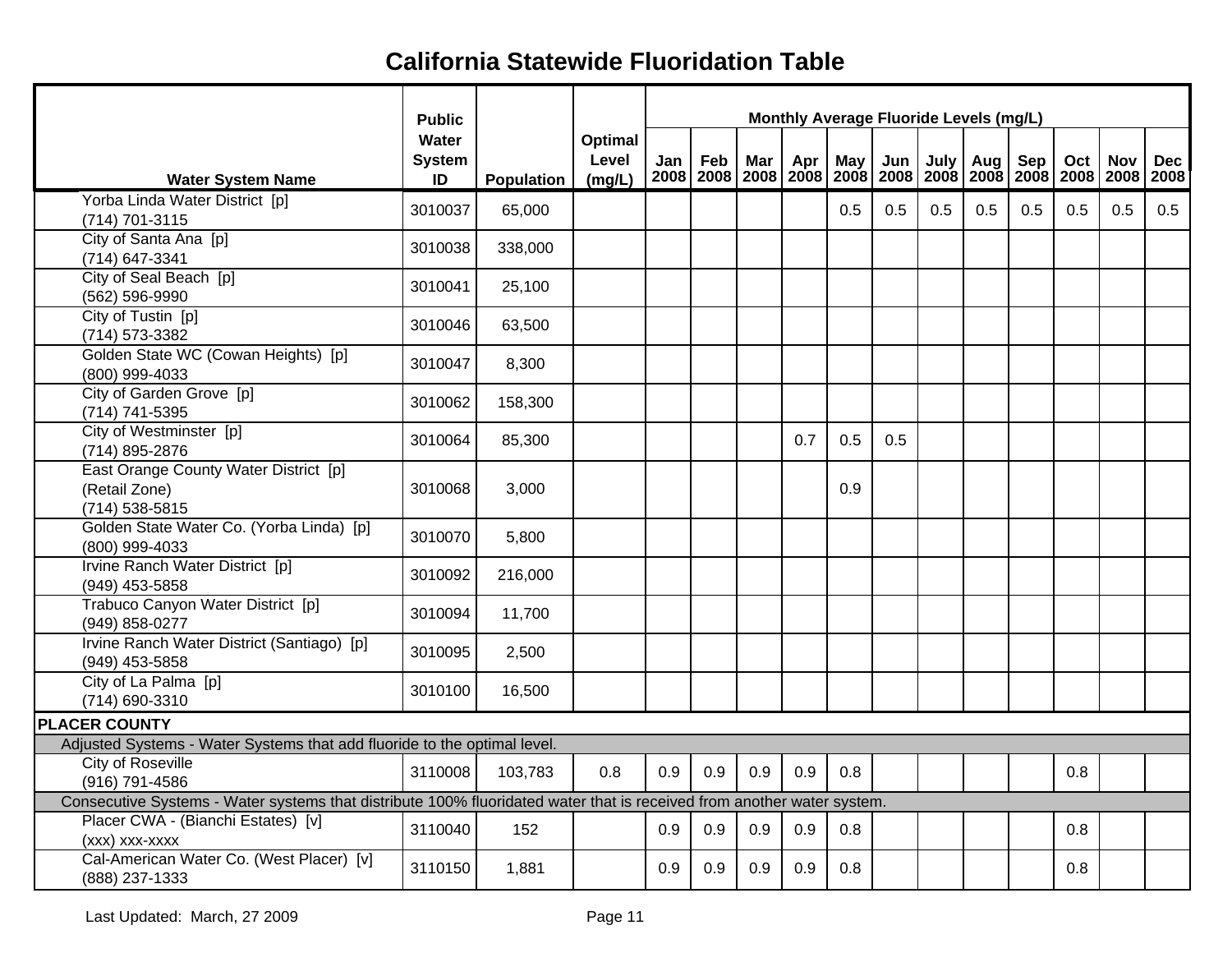|                                                                                                                                                                                                | <b>Public</b>                |                   |                            |     |     |     |     |     | Monthly Average Fluoride Levels (mg/L) |      |     |            |                                                                                          |            |            |
|------------------------------------------------------------------------------------------------------------------------------------------------------------------------------------------------|------------------------------|-------------------|----------------------------|-----|-----|-----|-----|-----|----------------------------------------|------|-----|------------|------------------------------------------------------------------------------------------|------------|------------|
| <b>Water System Name</b>                                                                                                                                                                       | Water<br><b>System</b><br>ID | <b>Population</b> | Optimal<br>Level<br>(mg/L) | Jan | Feb | Mar | Apr | May | Jun                                    | July | Aug | <b>Sep</b> | Oct<br>2008   2008   2008   2008   2008   2008   2008   2008   2008   2008   2008   2008 | <b>Nov</b> | <b>Dec</b> |
| <b>RIVERSIDE COUNTY</b>                                                                                                                                                                        |                              |                   |                            |     |     |     |     |     |                                        |      |     |            |                                                                                          |            |            |
| Adjusted Systems - Water Systems that add fluoride to the optimal level.                                                                                                                       |                              |                   |                            |     |     |     |     |     |                                        |      |     |            |                                                                                          |            |            |
| <b>Eastern Municipal Water District</b>                                                                                                                                                        | 3310009                      | 380,025           |                            | 0.5 | 0.6 | 0.7 | 0.7 | 0.7 | 0.6                                    | 0.6  |     |            |                                                                                          |            |            |
| (951) 928-3777 ext. 6337                                                                                                                                                                       |                              |                   |                            |     |     |     |     |     |                                        |      |     |            |                                                                                          |            |            |
| Consecutive Systems - Water systems that distribute 100% fluoridated water that is received from another water system.                                                                         |                              |                   |                            |     |     |     |     |     |                                        |      |     |            |                                                                                          |            |            |
| City of Perris [q]                                                                                                                                                                             | 3310029                      | 6,715             |                            | 0.5 | 0.6 | 0.7 | 0.7 | 0.7 | 0.6                                    | 0.6  |     |            |                                                                                          |            |            |
| (xxx) xxx-xxxx                                                                                                                                                                                 |                              |                   |                            |     |     |     |     |     |                                        |      |     |            |                                                                                          |            |            |
| Western Municipal Water District [o]                                                                                                                                                           | 3310049                      | 61,000            |                            | 0.8 | 0.8 | 0.8 | 0.8 | 0.7 |                                        | 0.6  | 0.8 | 0.8        | 0.8                                                                                      | 0.8        | 0.8        |
| (951) 789-5039                                                                                                                                                                                 |                              |                   |                            |     |     |     |     |     |                                        |      |     |            |                                                                                          |            |            |
| Western Municipal Water District [0]                                                                                                                                                           |                              |                   |                            |     |     |     |     |     |                                        |      |     |            |                                                                                          |            |            |
| (ID A - Rainbow)                                                                                                                                                                               | 3310076                      | 102               |                            | 0.8 | 0.8 | 0.8 | 0.8 | 0.8 | 0.8                                    | 0.8  | 0.8 | 0.8        | 0.8                                                                                      | 0.8        | 0.8        |
| (951) 789-5039                                                                                                                                                                                 |                              |                   |                            |     |     |     |     |     |                                        |      |     |            |                                                                                          |            |            |
| Natural Systems - Water systems with sources that have naturally occurring fluoride ranging from 0.3 to 2.0 mg/L. Annual average fluoride conc. is > 0.6 mg/L.<br><b>Indio Water Authority</b> |                              |                   |                            |     |     |     |     |     |                                        |      |     |            |                                                                                          |            |            |
| (760) 391-4038                                                                                                                                                                                 | 3310020                      | 15,392            |                            |     |     |     |     |     |                                        |      |     |            |                                                                                          |            |            |
| Variable (Partially Fluoridated) Systems - Water systems with fluoride levels ranging from < 0.3 to 2.0 mg/L. Contact the water system for more information.                                   |                              |                   |                            |     |     |     |     |     |                                        |      |     |            |                                                                                          |            |            |
| Box Springs Mutual Water Company [p]                                                                                                                                                           |                              |                   |                            |     |     |     |     |     |                                        |      |     |            |                                                                                          |            |            |
| (xxx) xxx-xxxx                                                                                                                                                                                 | 3310004                      | 3,300             |                            |     |     |     |     |     |                                        |      |     |            |                                                                                          |            |            |
| Elsinore Valley Municipal Water District [r]                                                                                                                                                   |                              |                   |                            |     |     |     |     |     |                                        |      |     |            |                                                                                          |            |            |
| (951) 674-3146 ext. 8201                                                                                                                                                                       | 3310012                      | 107,788           |                            |     |     |     |     |     |                                        |      |     |            |                                                                                          |            |            |
| Elsinore Water District (Country Club) [r]                                                                                                                                                     |                              |                   |                            |     |     |     |     |     |                                        |      |     |            |                                                                                          |            |            |
| (xxx) xxx-xxxx                                                                                                                                                                                 | 3310013                      | 2,095             |                            |     |     |     |     |     |                                        |      |     |            |                                                                                          |            |            |
| City of Hemet [r]                                                                                                                                                                              | 3310016                      | 22,677            |                            |     |     |     |     |     |                                        |      |     |            |                                                                                          |            |            |
| (951) 765-3711                                                                                                                                                                                 |                              |                   |                            |     |     |     |     |     |                                        |      |     |            |                                                                                          |            |            |
| Home Gardens County Water District [p]                                                                                                                                                         | 3310018                      | 3,044             |                            |     |     |     |     |     |                                        |      |     |            |                                                                                          |            |            |
| (xxx) xxx-xxxx                                                                                                                                                                                 |                              |                   |                            |     |     |     |     |     |                                        |      |     |            |                                                                                          |            |            |
| City of Norco [p]                                                                                                                                                                              | 3310025                      | 25,488            |                            |     |     |     |     |     |                                        |      |     |            |                                                                                          |            |            |
| (951) 270-5607                                                                                                                                                                                 |                              |                   |                            |     |     |     |     |     |                                        |      |     |            |                                                                                          |            |            |
| Nuevo Water Company [r]                                                                                                                                                                        | 3310026                      | 6,000             |                            |     |     |     |     |     |                                        |      |     |            |                                                                                          |            |            |
| (xxx) xxx-xxxx                                                                                                                                                                                 |                              |                   |                            |     |     |     |     |     |                                        |      |     |            |                                                                                          |            |            |
| City of Riverside [p]                                                                                                                                                                          | 3310031                      | 120,966           |                            |     |     | 0.4 | 0.6 |     | 0.5                                    |      |     | 0.5        |                                                                                          |            | 0.5        |
| (951) 351-6331                                                                                                                                                                                 |                              |                   |                            |     |     |     |     |     |                                        |      |     |            |                                                                                          |            |            |
| City of San Jacinto [r]                                                                                                                                                                        | 3310032                      | 14,777            |                            |     |     |     |     |     |                                        |      |     |            |                                                                                          |            |            |
| (xxx) xxx-xxxx                                                                                                                                                                                 |                              |                   |                            |     |     |     |     |     |                                        |      |     |            |                                                                                          |            |            |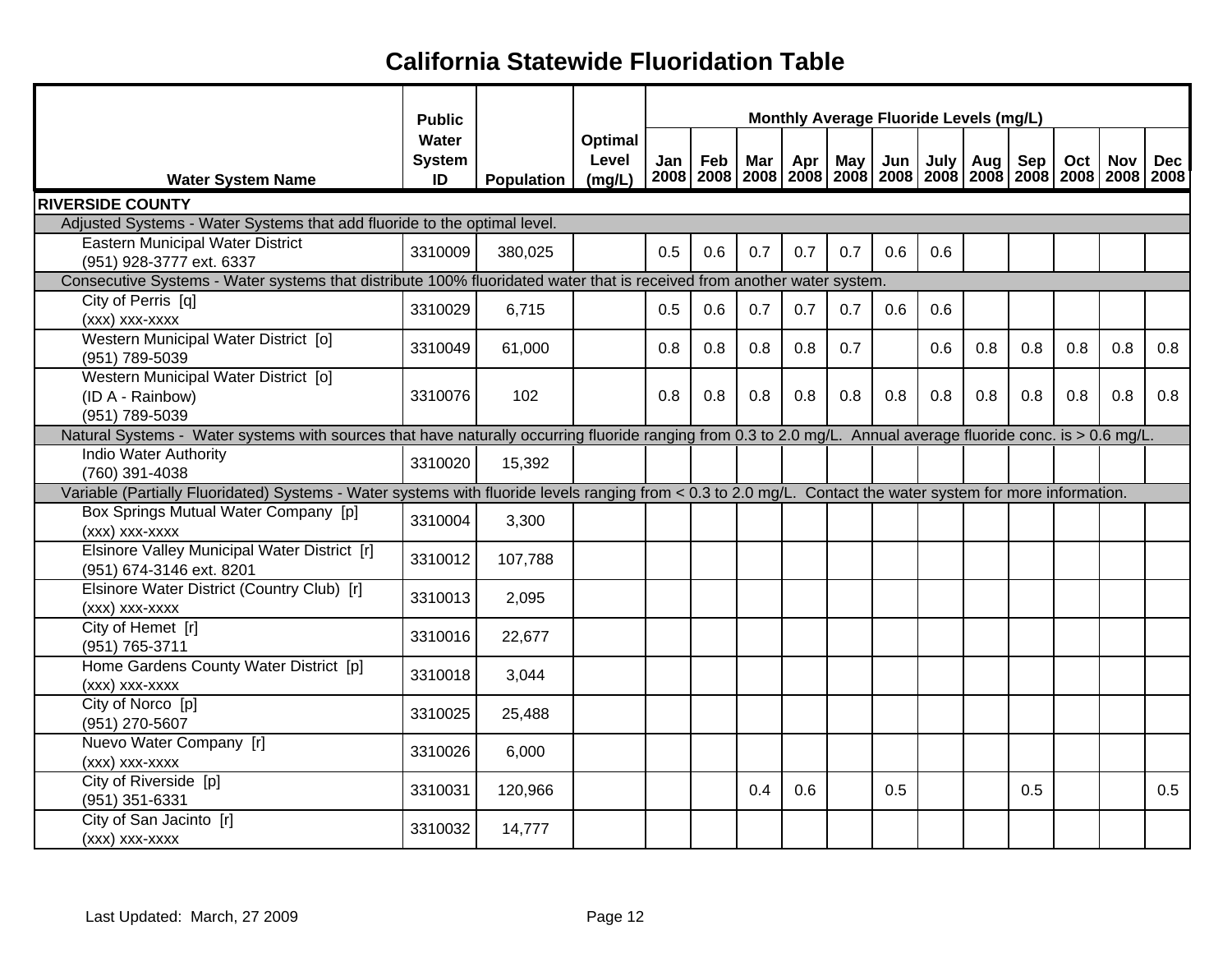|                                                                                                                                                                | <b>Public</b>       |            |                 | Monthly Average Fluoride Levels (mg/L)<br>Feb<br>Mar<br>Apr<br>May<br>Jun<br>July  <br>Sep<br>Oct<br>Jan<br>Aug<br><b>Nov</b><br>2008   2008   2008   2008   2008   2008   2008   2008   2008   2008   2008   2008 |     |     |     |     |     |     |     |     |     |     |            |
|----------------------------------------------------------------------------------------------------------------------------------------------------------------|---------------------|------------|-----------------|--------------------------------------------------------------------------------------------------------------------------------------------------------------------------------------------------------------------|-----|-----|-----|-----|-----|-----|-----|-----|-----|-----|------------|
|                                                                                                                                                                | Water               |            | Optimal         |                                                                                                                                                                                                                    |     |     |     |     |     |     |     |     |     |     |            |
| <b>Water System Name</b>                                                                                                                                       | <b>System</b><br>ID | Population | Level<br>(mg/L) |                                                                                                                                                                                                                    |     |     |     |     |     |     |     |     |     |     | <b>Dec</b> |
| Western Municipal Water District [r]                                                                                                                           |                     |            |                 |                                                                                                                                                                                                                    |     |     |     |     |     |     |     |     |     |     |            |
| (Murrieta Division)                                                                                                                                            | 3310036             | 7,151      |                 |                                                                                                                                                                                                                    |     |     |     | 0.8 |     | 0.6 |     |     |     |     |            |
| (951) 789-5039                                                                                                                                                 |                     |            |                 |                                                                                                                                                                                                                    |     |     |     |     |     |     |     |     |     |     |            |
| City of Corona [p]                                                                                                                                             | 3310037             | 142,454    |                 |                                                                                                                                                                                                                    |     |     |     |     |     |     |     | 0.4 |     |     |            |
| (951) 736-2234                                                                                                                                                 |                     |            |                 |                                                                                                                                                                                                                    |     |     |     |     |     |     |     |     |     |     |            |
| Rancho California Water District [p]                                                                                                                           | 3310038             | 120,966    |                 |                                                                                                                                                                                                                    |     |     |     |     |     |     |     |     |     |     |            |
| (951) 296-6900                                                                                                                                                 |                     |            |                 |                                                                                                                                                                                                                    |     |     |     |     |     |     |     |     |     |     |            |
| The Farm Mutual Water Company [r]                                                                                                                              | 3310046             | 2,356      |                 | 0.3                                                                                                                                                                                                                | 0.3 | 0.4 |     |     | 0.5 | 0.4 |     |     |     |     |            |
| (xxx) xxx-xxxx                                                                                                                                                 |                     |            |                 |                                                                                                                                                                                                                    |     |     |     |     |     |     |     |     |     |     |            |
| Lee Lake Water District [p]                                                                                                                                    | 3310074             | 10,165     |                 |                                                                                                                                                                                                                    |     |     |     |     |     |     |     |     |     |     |            |
| (951) 277-1414                                                                                                                                                 |                     |            |                 |                                                                                                                                                                                                                    |     |     |     |     |     |     |     |     |     |     |            |
| Elsinore Water District (Lakeland) [r]                                                                                                                         | 3310079             | 2,586      |                 |                                                                                                                                                                                                                    |     |     |     |     |     |     |     |     |     |     |            |
| (xxx) xxx-xxxx                                                                                                                                                 |                     |            |                 |                                                                                                                                                                                                                    |     |     |     |     |     |     |     |     |     |     |            |
| <b>SACRAMENTO COUNTY</b>                                                                                                                                       |                     |            |                 |                                                                                                                                                                                                                    |     |     |     |     |     |     |     |     |     |     |            |
| Adjusted Systems - Water Systems that add fluoride to the optimal level.                                                                                       |                     |            |                 |                                                                                                                                                                                                                    |     |     |     |     |     |     |     |     |     |     |            |
| Sacramento Suburban Water District -                                                                                                                           |                     |            |                 |                                                                                                                                                                                                                    |     |     |     |     |     |     |     |     |     |     |            |
| (South Service Area only                                                                                                                                       | 3410001             | 65,000     | 0.8             | 0.9                                                                                                                                                                                                                | 1.0 |     | 0.9 | 1.0 | 0.9 | 0.9 | 0.9 | 0.9 | 0.9 | 0.8 |            |
| other service areas are not fluoridated)                                                                                                                       |                     |            |                 |                                                                                                                                                                                                                    |     |     |     |     |     |     |     |     |     |     |            |
| (916) 679-2887<br>Cal-American Water Co. (Suburban)                                                                                                            |                     |            |                 |                                                                                                                                                                                                                    |     |     |     |     |     |     |     |     |     |     |            |
| (888) 237-1333                                                                                                                                                 | 3410010             | 34,746     | 0.8             | 0.9                                                                                                                                                                                                                | 0.9 | 0.9 | 0.9 | 0.9 | 0.9 | 0.9 | 0.9 | 0.9 | 0.9 | 0.9 |            |
| Cal-American Water Co. (Parkway)                                                                                                                               |                     |            |                 |                                                                                                                                                                                                                    |     |     |     |     |     |     |     |     |     |     |            |
| (888) 237-1333                                                                                                                                                 | 3410017             | 48,008     | 0.8             | 0.8                                                                                                                                                                                                                | 0.8 | 0.8 | 0.8 | 0.8 | 1.0 | 1.0 | 1.0 | 1.0 | 1.0 | 0.9 |            |
| City of Sacramento                                                                                                                                             |                     |            |                 |                                                                                                                                                                                                                    |     |     |     |     |     |     |     |     |     |     |            |
| (916) 264-5011                                                                                                                                                 | 3410020             | 454,330    | 0.8             | 0.9                                                                                                                                                                                                                | 0.9 | 0.9 | 0.9 | 0.9 | 0.9 |     |     |     |     |     |            |
| Cal-American Water Co. (Rosemont)                                                                                                                              |                     |            |                 |                                                                                                                                                                                                                    |     |     |     |     |     |     |     |     |     |     |            |
| (888) 237-1333                                                                                                                                                 | 3410034             | 18,912     | 0.8             | 0.9                                                                                                                                                                                                                | 0.8 | 0.9 | 0.8 | 0.8 | 0.9 | 0.9 | 9.1 | 0.9 | 0.9 | 0.8 |            |
| Cal-American Water Co. (Arden)                                                                                                                                 |                     |            |                 |                                                                                                                                                                                                                    |     |     |     |     |     |     |     |     |     |     |            |
| (888) 237-1333                                                                                                                                                 | 3410045             | 4,280      | 0.8             | 0.9                                                                                                                                                                                                                | 0.9 | 0.9 | 0.9 | 0.8 | 0.9 | 0.9 | 1.0 | 1.0 | 1.0 | 1.0 |            |
| Variable (Partially Fluoridated) Systems - Water systems with fluoride levels ranging from < 0.3 to 2.0 mg/L. Contact the water system for more information.   |                     |            |                 |                                                                                                                                                                                                                    |     |     |     |     |     |     |     |     |     |     |            |
| Sacramento County Water Agency [e]                                                                                                                             | 3410029             | 125,700    | 0.8             |                                                                                                                                                                                                                    |     |     |     |     |     |     |     |     |     |     |            |
| (Laguna/Vineyard) (916) 875-6919                                                                                                                               |                     |            |                 |                                                                                                                                                                                                                    |     |     |     |     |     |     |     |     |     |     |            |
| <b>SAN BERNARDINO COUNTY</b>                                                                                                                                   |                     |            |                 |                                                                                                                                                                                                                    |     |     |     |     |     |     |     |     |     |     |            |
| Natural Systems - Water systems with sources that have naturally occurring fluoride ranging from 0.3 to 2.0 mg/L. Annual average fluoride conc. is > 0.6 mg/L. |                     |            |                 |                                                                                                                                                                                                                    |     |     |     |     |     |     |     |     |     |     |            |
| <b>Redlands MUD</b>                                                                                                                                            | 3610037             | 20,627     |                 |                                                                                                                                                                                                                    |     |     |     |     |     |     |     |     |     |     |            |
| (xxx) xxx-xxxx                                                                                                                                                 |                     |            |                 |                                                                                                                                                                                                                    |     |     |     |     |     |     |     |     |     |     |            |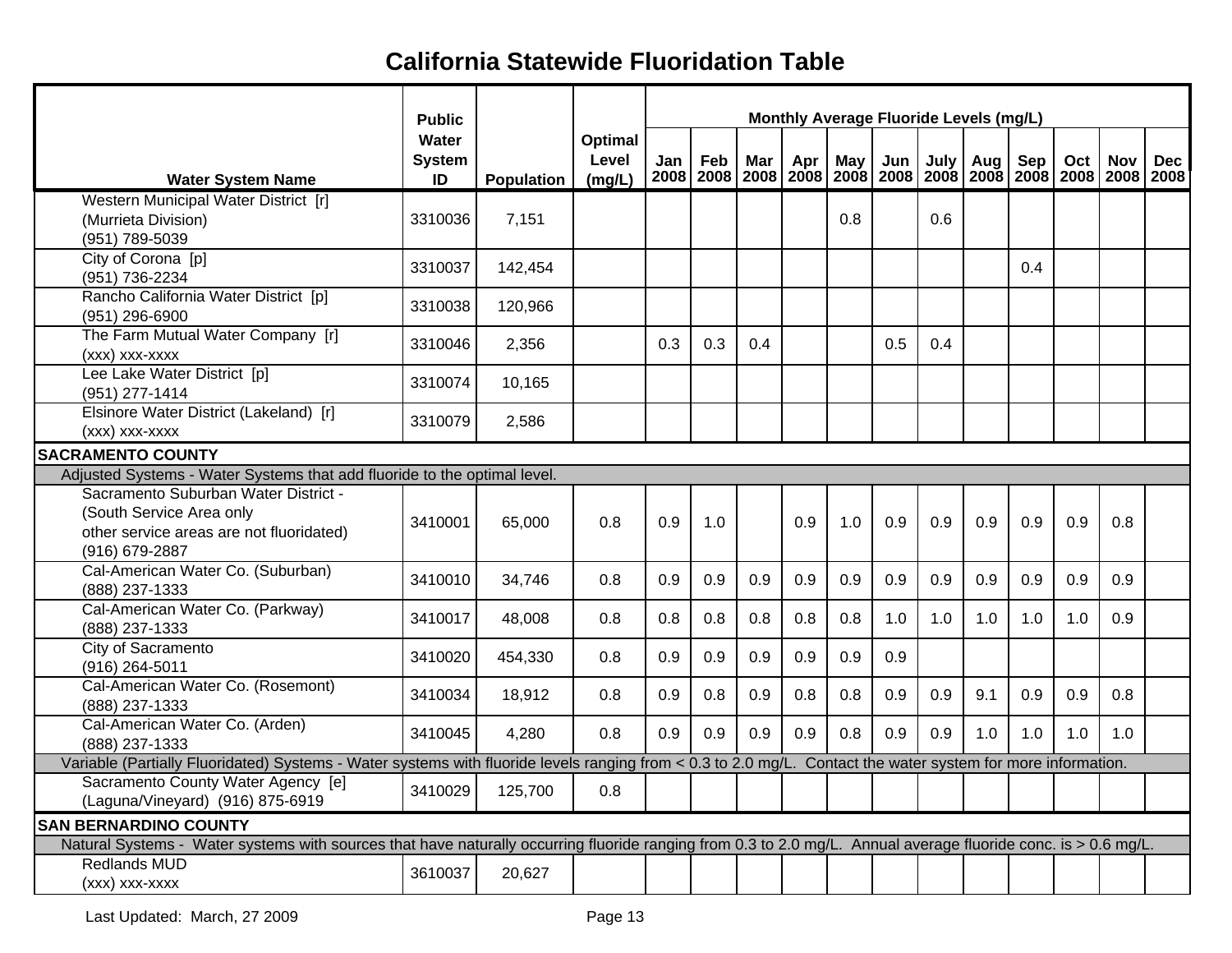|                                                                                                                                                              | <b>Public</b>                       |                   |                            | Monthly Average Fluoride Levels (mg/L)<br>Feb<br>Apr  <br>May Jun<br>July Aug<br>Sep<br>Mar<br>Jan<br>2008   2008   2008   2008   2008   2008   2008   2008   2008   2008   2008   2008 |     |     |     |  |  |  |     |     |     |            |            |
|--------------------------------------------------------------------------------------------------------------------------------------------------------------|-------------------------------------|-------------------|----------------------------|-----------------------------------------------------------------------------------------------------------------------------------------------------------------------------------------|-----|-----|-----|--|--|--|-----|-----|-----|------------|------------|
| <b>Water System Name</b>                                                                                                                                     | <b>Water</b><br><b>System</b><br>ID | <b>Population</b> | Optimal<br>Level<br>(mg/L) |                                                                                                                                                                                         |     |     |     |  |  |  |     |     | Oct | <b>Nov</b> | <b>Dec</b> |
| <b>SAN DIEGO COUNTY</b>                                                                                                                                      |                                     |                   |                            |                                                                                                                                                                                         |     |     |     |  |  |  |     |     |     |            |            |
| Adjusted Systems - Water Systems that add fluoride to the optimal level.                                                                                     |                                     |                   |                            |                                                                                                                                                                                         |     |     |     |  |  |  |     |     |     |            |            |
| City of Escondido<br>(760) 839-6274                                                                                                                          | 3710006                             | 122,000           | 0.8                        | 0.8                                                                                                                                                                                     |     |     |     |  |  |  |     |     |     |            |            |
| <b>Helix Water District</b><br>(619) 667-1751                                                                                                                | 3710010                             | 261,000           |                            |                                                                                                                                                                                         |     |     |     |  |  |  |     |     |     |            |            |
| Consecutive Systems - Water systems that distribute 100% fluoridated water that is received from another water system.                                       |                                     |                   |                            |                                                                                                                                                                                         |     |     |     |  |  |  |     |     |     |            |            |
| Vallecitos Water District [o]<br>(760) 744-0460                                                                                                              | 3710002                             | 81,000            |                            | 0.8                                                                                                                                                                                     | 0.8 | 0.8 | 0.8 |  |  |  | 0.8 | 0.8 | 0.8 | 0.8        | 0.8        |
| Carlsbad Municipal Water District [0]<br>(760) 438-2722                                                                                                      | 3710005                             | 81,000            |                            | 0.8                                                                                                                                                                                     | 0.8 | 0.8 | 0.8 |  |  |  | 0.8 | 0.8 | 0.8 | 0.8        | 0.8        |
| Fallbrook Public Utility District [0]<br>(760) 728-1125                                                                                                      | 3710008                             | 32,000            |                            | 0.8                                                                                                                                                                                     | 0.8 | 0.8 | 0.8 |  |  |  | 0.8 | 0.8 | 0.8 | 0.8        | 0.8        |
| Rainbow Municipal Water District [0]<br>(760) 728-1178                                                                                                       | 3710016                             | 19,000            |                            | 0.8                                                                                                                                                                                     | 0.8 | 0.8 | 0.8 |  |  |  | 0.8 | 0.8 | 0.8 | 0.8        | 0.8        |
| Rincon Del Diablo MWD (ID-1) [o]<br>(760) 745-5522                                                                                                           | 3710018                             | 25,000            |                            | 0.8                                                                                                                                                                                     | 0.8 | 0.8 | 0.8 |  |  |  | 0.8 | 0.8 | 0.8 | 0.8        | 0.8        |
| Ramona Municipal Water District [o]<br>(760) 789-1330                                                                                                        | 3710019                             | 40,000            |                            | 0.8                                                                                                                                                                                     | 0.8 | 0.8 | 0.8 |  |  |  | 0.8 | 0.8 | 0.8 | 0.8        | 0.8        |
| Valley Center Municipal Water District [o]<br>(760) 749-1600                                                                                                 | 3710026                             | 26,000            |                            | 0.8                                                                                                                                                                                     | 0.8 | 0.8 | 0.8 |  |  |  | 0.8 | 0.8 | 0.8 | 0.8        | 0.8        |
| Vista Irrigation District [o]<br>(760) 597-3100                                                                                                              | 3710027                             | 121,000           |                            | 0.8                                                                                                                                                                                     | 0.8 | 0.8 | 0.8 |  |  |  | 0.8 | 0.8 | 0.8 | 0.8        | 0.8        |
| Padre Dam Municipal Water District [s]<br>(619) 258-4600                                                                                                     | 3710037                             | 126,000           |                            |                                                                                                                                                                                         |     |     |     |  |  |  |     |     |     |            |            |
| Variable (Partially Fluoridated) Systems - Water systems with fluoride levels ranging from < 0.3 to 2.0 mg/L. Contact the water system for more information. |                                     |                   |                            |                                                                                                                                                                                         |     |     |     |  |  |  |     |     |     |            |            |
| Yuima Municipal Water District (IDA) [p]<br>(xxx) xxx-xxxx                                                                                                   | 3700938                             | 996               |                            |                                                                                                                                                                                         |     |     |     |  |  |  |     |     |     |            |            |
| Yuima Municipal Water District [p]<br>(xxx) xxx-xxxx                                                                                                         | 3701408                             | 500               |                            |                                                                                                                                                                                         |     |     |     |  |  |  |     |     |     |            |            |
| Lakeside Water District [g]<br>(619) 443-3805                                                                                                                | 3710013                             | 35,000            |                            |                                                                                                                                                                                         |     |     |     |  |  |  |     |     |     |            |            |
| City of Oceanside [p]<br>(760) 435-5804                                                                                                                      | 3710014                             | 177,000           |                            |                                                                                                                                                                                         |     |     |     |  |  |  |     |     |     |            |            |
| City of San Diego [p]<br>(619) 527-3121                                                                                                                      | 3710020                             | 1,255,000         |                            |                                                                                                                                                                                         |     |     |     |  |  |  |     |     |     |            |            |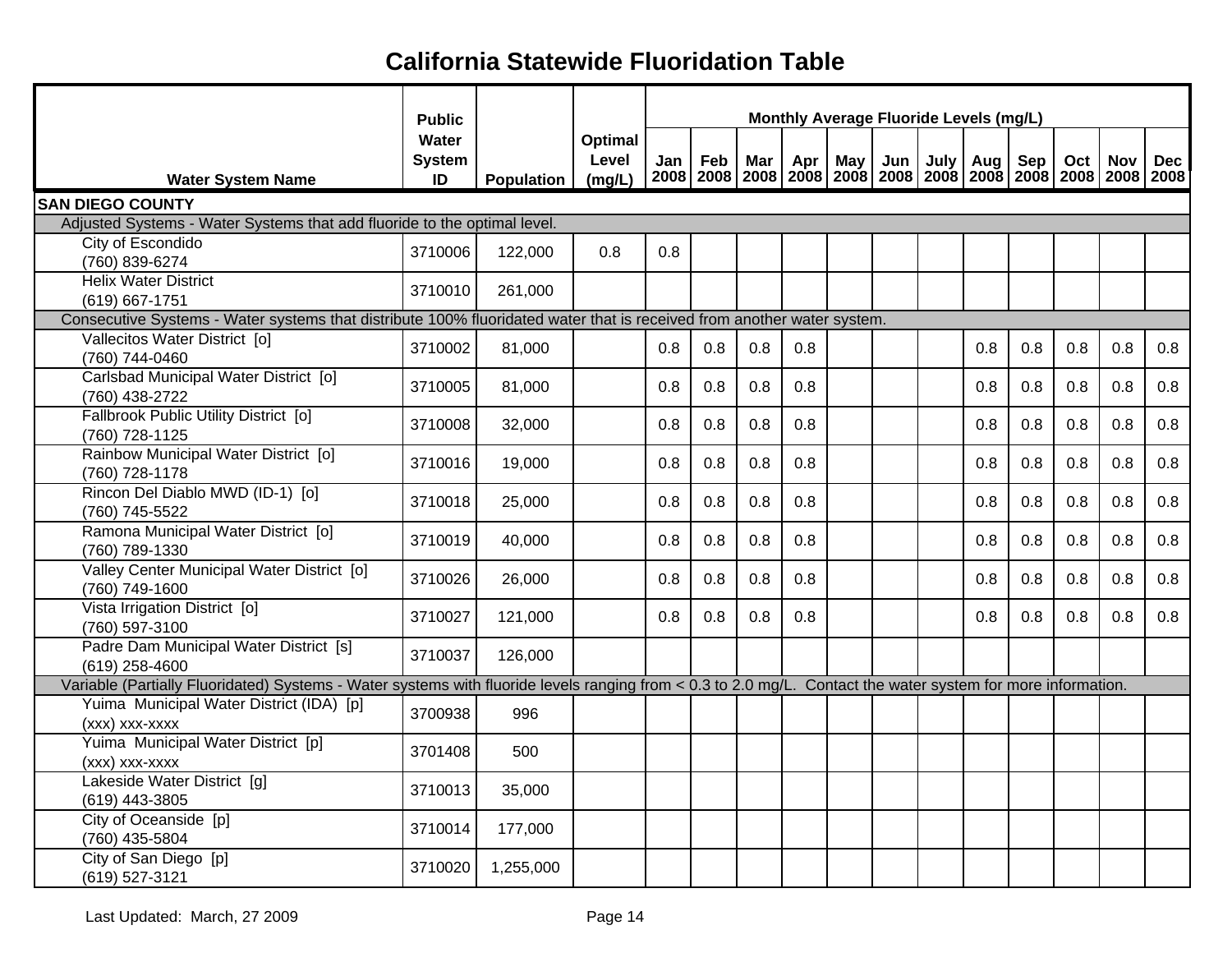|                                                                                                                        | <b>Public</b>                |                     |                            |             |     |     |     |     |     |      | Monthly Average Fluoride Levels (mg/L) |     |     |            |                                                                                          |
|------------------------------------------------------------------------------------------------------------------------|------------------------------|---------------------|----------------------------|-------------|-----|-----|-----|-----|-----|------|----------------------------------------|-----|-----|------------|------------------------------------------------------------------------------------------|
| <b>Water System Name</b>                                                                                               | Water<br><b>System</b><br>ID | Population          | Optimal<br>Level<br>(mg/L) | Jan<br>2008 | Feb | Mar | Apr | May | Jun | July | Aug                                    | Sep | Oct | <b>Nov</b> | <b>Dec</b><br>2008   2008   2008   2008   2008   2008   2008   2008   2008   2008   2008 |
| Olivenhain Municipal Water District [p]<br>(760) 632-4649                                                              | 3710029                      | 58,000              |                            |             |     |     |     |     |     |      |                                        |     |     |            |                                                                                          |
| Otay Water District [g]<br>(619) 670-2777                                                                              | 3710034                      | 150,000             |                            |             |     |     |     |     |     |      |                                        |     |     |            |                                                                                          |
| <b>SAN FRANCISCO COUNTY</b>                                                                                            |                              |                     |                            |             |     |     |     |     |     |      |                                        |     |     |            |                                                                                          |
| Adjusted Systems - Water Systems that add fluoride to the optimal level.                                               |                              |                     |                            |             |     |     |     |     |     |      |                                        |     |     |            |                                                                                          |
| San Francisco Public Utility Comm. RWS<br>(866) 668-6008                                                               | 3810001                      | $\qquad \qquad - -$ | 1.0                        | 1.0         |     |     | 1.0 | 1.0 | 1.0 |      | 1.1                                    | 1.0 | 0.9 |            | 1.0                                                                                      |
| Presidio of San Francisco<br>(xxx) xxx-xxxx                                                                            | 3810700                      | 2.500               | 1.0                        | 1.2         | 1.1 |     |     | 1.2 |     |      | 1.2                                    | 1.2 | 1.2 | 1.2        | 1.3                                                                                      |
| Consecutive Systems - Water systems that distribute 100% fluoridated water that is received from another water system. |                              |                     |                            |             |     |     |     |     |     |      |                                        |     |     |            |                                                                                          |
| San Francisco International Airport [c]<br>(xxx) xxx-xxxx                                                              | 3810010                      |                     |                            | 1.0         |     |     | 1.0 | 1.0 | 1.0 |      | 1.1                                    | 1.0 | 0.9 |            | 1.0                                                                                      |
| San Francisco Public Utility Comm. SFWS [c]<br>(866) 668-6008                                                          | 3810011                      | 802,650             | 1.0                        | 1.0         |     |     | 1.0 | 1.0 | 1.0 |      | 1.1                                    | 1.0 | 0.9 |            | 1.0                                                                                      |
| Treasure Island [c]<br>(xxx) xxx-xxxx                                                                                  | 3810702                      | 2,400               |                            | 1.0         |     |     | 1.0 | 1.0 | 1.0 |      | 1.1                                    | 1.0 | 0.9 |            | 1.0                                                                                      |
| <b>SAN LUIS OBISPO COUNTY</b>                                                                                          |                              |                     |                            |             |     |     |     |     |     |      |                                        |     |     |            |                                                                                          |
| Adjusted Systems - Water Systems that add fluoride to the optimal level.                                               |                              |                     |                            |             |     |     |     |     |     |      |                                        |     |     |            |                                                                                          |
| City of San Luis Obispo<br>(805) 781-7566                                                                              | 4010009                      | 44,174              | 0.8                        | 0.8         | 0.8 | 0.8 | 0.9 | 0.9 | 0.9 | 0.7  | 0.8                                    | 0.9 | 0.9 | 1.0        | 0.9                                                                                      |
| <b>SAN MATEO COUNTY</b>                                                                                                |                              |                     |                            |             |     |     |     |     |     |      |                                        |     |     |            |                                                                                          |
| Adjusted Systems - Water Systems that add fluoride to the optimal level.                                               |                              |                     |                            |             |     |     |     |     |     |      |                                        |     |     |            |                                                                                          |
| City of Daly City<br>(650) 991-8200                                                                                    | 4110013                      | 104,186             | 1.0                        | 1.0         | 1.0 | 1.1 | 1.0 | 1.0 | 1.0 | 1.0  | 1.0                                    | 1.0 | 1.1 | 1.0        | 1.6                                                                                      |
| Consecutive Systems - Water systems that distribute 100% fluoridated water that is received from another water system. |                              |                     |                            |             |     |     |     |     |     |      |                                        |     |     |            |                                                                                          |
| Mid-Peninsula Water District [c]<br>(650) 591-8941                                                                     | 4110001                      | 25,500              |                            | 1.0         |     |     | 1.0 | 1.0 | 1.0 |      | 1.1                                    | 1.0 | 0.9 |            | 1.0                                                                                      |
| City of Brisbane [c]<br>(415) 508-2130                                                                                 | 4110002                      | 3,000               |                            | 1.0         |     |     | 1.0 | 1.0 | 1.0 |      | 1.1                                    | 1.0 | 0.9 |            | 1.0                                                                                      |
| City of Burlingame [c]<br>(650) 558-7670                                                                               | 4110003                      | 29,050              |                            | 1.0         |     |     | 1.0 | 1.0 | 1.0 |      | 1.1                                    | 1.0 | 0.9 |            | 1.0                                                                                      |
| Guadalupe Valley MID [c]<br>(415) 508-2130                                                                             | 4110005                      | 443                 |                            | 1.0         |     |     | 1.0 | 1.0 | 1.0 |      | 1.1                                    | 1.0 | 0.9 |            | 1.0                                                                                      |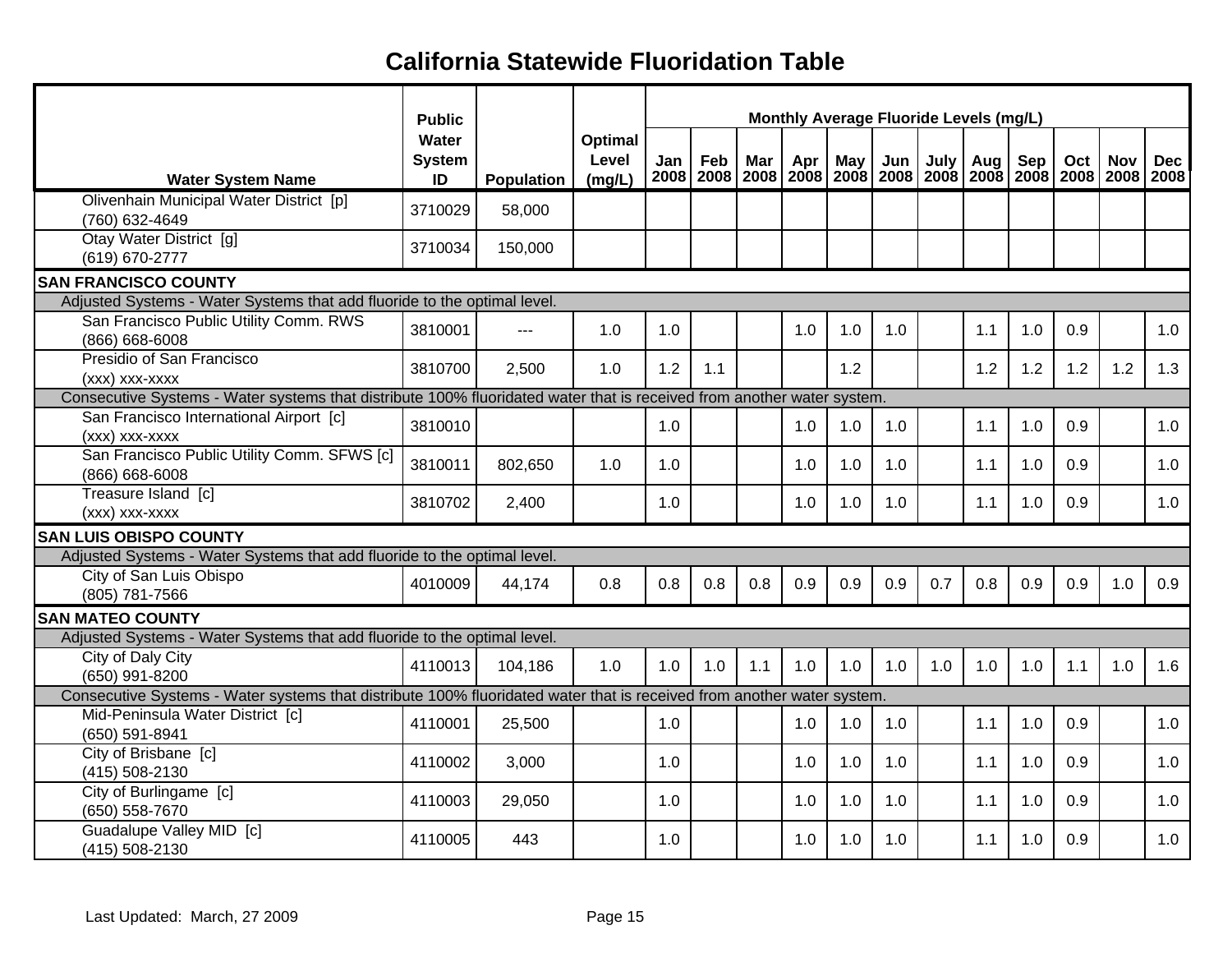|                                                                                                                                                              | <b>Public</b>                |            |                                   |     |     |     |     |            |     | Monthly Average Fluoride Levels (mg/L) |     |     |                                                                                          |            |            |
|--------------------------------------------------------------------------------------------------------------------------------------------------------------|------------------------------|------------|-----------------------------------|-----|-----|-----|-----|------------|-----|----------------------------------------|-----|-----|------------------------------------------------------------------------------------------|------------|------------|
| <b>Water System Name</b>                                                                                                                                     | Water<br><b>System</b><br>ID | Population | <b>Optimal</b><br>Level<br>(mg/L) | Jan | Feb | Mar | Apr | <b>May</b> | Jun | July                                   | Aug | Sep | Oct<br>2008   2008   2008   2008   2008   2008   2008   2008   2008   2008   2008   2008 | <b>Nov</b> | <b>Dec</b> |
| Cal-Water Service Co. (San Carlos) [c]<br>(650) 558-7800                                                                                                     | 4110007                      | 29,170     |                                   | 1.0 |     |     | 1.0 | 1.0        | 1.0 |                                        | 1.1 | 1.0 | 0.9                                                                                      |            | 1.0        |
| Cal-Water Service Co. (San Mateo) [c]<br>(650) 343-1808                                                                                                      | 4110008                      | 91,100     |                                   | 1.0 |     |     | 1.0 | 1.0        | 1.0 |                                        | 1.1 | 1.0 | 0.9                                                                                      |            | 1.0        |
| <b>Skyline County Water District [c]</b><br>(650) 851-0529                                                                                                   | 4110015                      | 1,650      |                                   | 1.0 |     |     | 1.0 | 1.0        | 1.0 |                                        | 1.1 | 1.0 | 0.9                                                                                      |            | 1.0        |
| City of Hillsborough [c]<br>(650) 375-7444                                                                                                                   | 4110016                      | 11,328     |                                   | 1.0 |     |     | 1.0 | 1.0        | 1.0 |                                        | 1.1 | 1.0 | 0.9                                                                                      |            | 1.0        |
| City of Menlo Park [c]<br>(650) 858-3420                                                                                                                     | 4110017                      | 10,200     |                                   | 1.0 |     |     | 1.0 | 1.0        | 1.0 |                                        | 1.1 | 1.0 | 0.9                                                                                      |            | 1.0        |
| City of Millbrae [c]<br>(650) 259-2375                                                                                                                       | 4110018                      | 21,500     |                                   | 1.0 |     |     | 1.0 | 1.0        | 1.0 |                                        | 1.1 | 1.0 | 0.9                                                                                      |            | 1.0        |
| Estero MID [c]<br>(650) 286-8140                                                                                                                             | 4110021                      | 33,364     |                                   | 1.0 |     |     | 1.0 | 1.0        | 1.0 |                                        | 1.1 | 1.0 | 0.9                                                                                      |            | 1.0        |
| City of Redwood City [c]<br>(650) 780-7464                                                                                                                   | 4110022                      | 75,402     |                                   | 1.0 |     |     | 1.0 | 1.0        | 1.0 |                                        | 1.1 | 1.0 | 0.9                                                                                      |            | 1.0        |
| City of East Palo Alto [c]<br>(650) 853-3189                                                                                                                 | 4110024                      | 20,000     |                                   | 1.0 |     |     | 1.0 | 1.0        | 1.0 |                                        | 1.1 | 1.0 | 0.9                                                                                      |            | 1.0        |
| North Coast County Water District [c]<br>(650) 355-3462                                                                                                      | 4110025                      | 39,667     |                                   | 1.0 |     |     | 1.0 | 1.0        | 1.0 |                                        | 1.1 | 1.0 | 0.9                                                                                      |            | 1.0        |
| Westborough County Water District [c]<br>(650) 589-1435                                                                                                      | 4110027                      | 9,900      |                                   | 1.0 |     |     | 1.0 | 1.0        | 1.0 |                                        | 1.1 | 1.0 | 0.9                                                                                      |            | 1.0        |
| Variable (Partially Fluoridated) Systems - Water systems with fluoride levels ranging from < 0.3 to 2.0 mg/L. Contact the water system for more information. |                              |            |                                   |     |     |     |     |            |     |                                        |     |     |                                                                                          |            |            |
| Cal-Water Service Co. (Bear Gulch) [i]<br>(650) 367-6800                                                                                                     | 4110006                      | 65,540     |                                   |     |     |     |     |            |     |                                        |     |     |                                                                                          |            |            |
| Cal-Water Service Co. (So. San Francisco) [i]<br>(650) 343-1808                                                                                              | 4110009                      | 52,680     |                                   |     |     |     |     |            |     |                                        |     |     |                                                                                          |            |            |
| City of San Bruno [i]<br>(650) 616-7162                                                                                                                      | 4110023                      | 41,427     |                                   |     |     |     |     |            |     |                                        |     |     |                                                                                          |            |            |
| <b>SANTA BARBARA COUNTY</b>                                                                                                                                  |                              |            |                                   |     |     |     |     |            |     |                                        |     |     |                                                                                          |            |            |
| Adjusted Systems - Water Systems that add fluoride to the optimal level.                                                                                     |                              |            |                                   |     |     |     |     |            |     |                                        |     |     |                                                                                          |            |            |
| City of Santa Maria                                                                                                                                          |                              |            |                                   |     |     |     |     |            |     |                                        |     |     |                                                                                          |            |            |
| (805) 925-0951 ext. 996                                                                                                                                      | 4210011                      | 80,046     | 0.9                               | 0.9 | 0.9 | 0.9 | 0.9 | 1.0        | 1.0 | 1.0                                    | 1.0 | 1.0 | 1.0                                                                                      | 1.0        | 0.9        |
| Vandenberg Air Force Base<br>(xxx) xxx-xxxx                                                                                                                  | 4210700                      | 7,521      | 0.9                               | 0.8 | 1.0 | 1.0 | 1.0 |            |     |                                        |     |     |                                                                                          |            |            |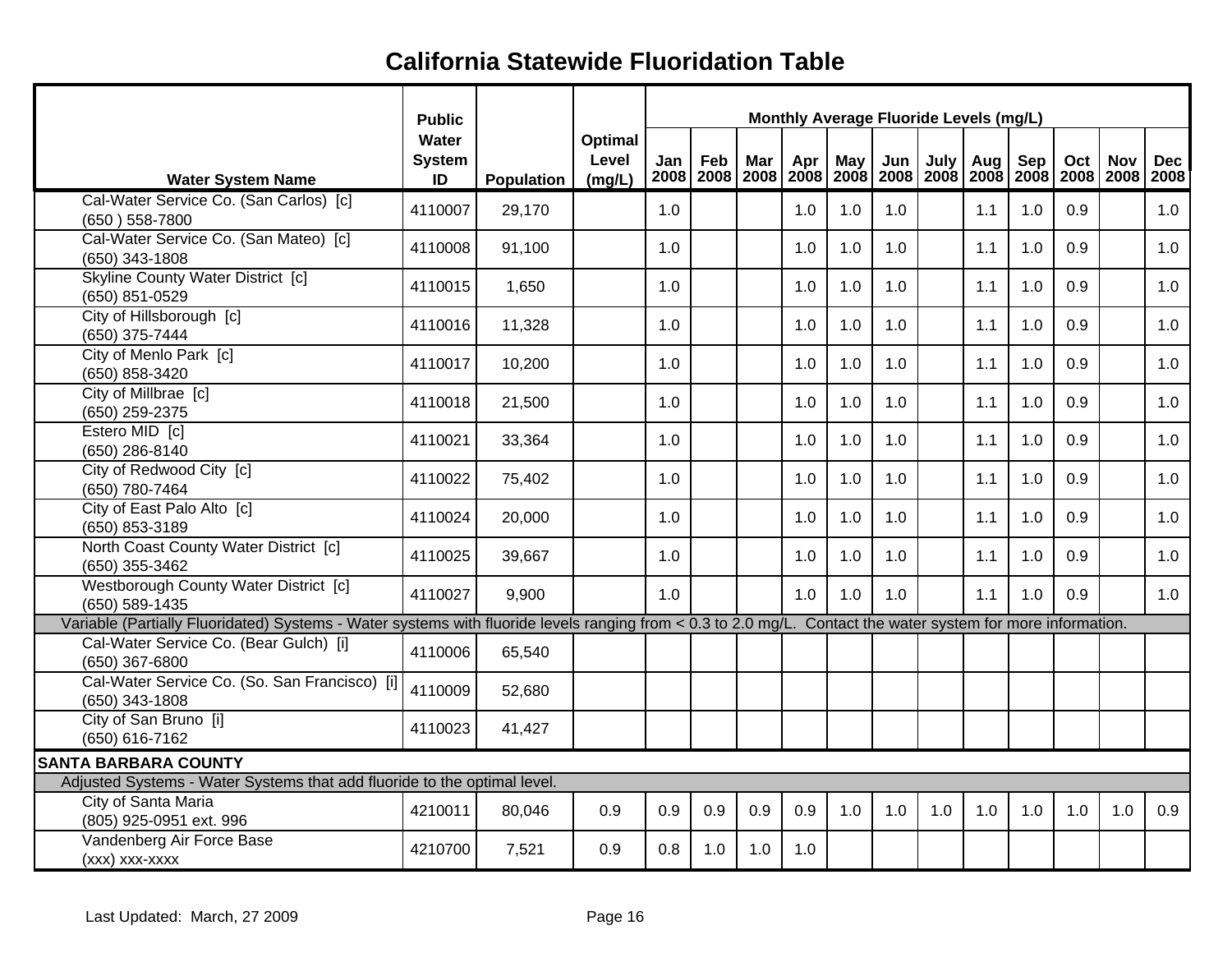|                                                                                                                                                              | <b>Public</b>                |            |                            |     |     |     |     |     | Monthly Average Fluoride Levels (mg/L)                                                   |             |     |     |     |            |            |
|--------------------------------------------------------------------------------------------------------------------------------------------------------------|------------------------------|------------|----------------------------|-----|-----|-----|-----|-----|------------------------------------------------------------------------------------------|-------------|-----|-----|-----|------------|------------|
| <b>Water System Name</b>                                                                                                                                     | Water<br><b>System</b><br>ID | Population | Optimal<br>Level<br>(mg/L) | Jan | Feb | Mar | Apr | May | Jun<br>2008   2008   2008   2008   2008   2008   2008   2008   2008   2008   2008   2008 | <b>July</b> | Aug | Sep | Oct | <b>Nov</b> | <b>Dec</b> |
| <b>SANTA CLARA COUNTY</b>                                                                                                                                    |                              |            |                            |     |     |     |     |     |                                                                                          |             |     |     |     |            |            |
| Adjusted Systems - Water Systems that add fluoride to the optimal level.                                                                                     |                              |            |                            |     |     |     |     |     |                                                                                          |             |     |     |     |            |            |
| <b>City of Mountain View</b><br>(650) 903-6329                                                                                                               | 4310007                      | 76,000     | 0.9                        | 1.1 | 1.0 | 1.1 | 1.0 | 0.9 | 1.1                                                                                      | 1.0         | 1.0 | 1.0 | 1.0 | 1.0        | 1.0        |
| City of San Jose (Evergreen)<br>(408) 535-3500                                                                                                               | 4310020                      | 91,500     | 0.8                        | 1.0 | 1.0 | 1.0 | 1.0 | 1.0 | 1.0                                                                                      | 0.9         | 0.9 | 1.0 | 0.9 | 0.9        | 0.9        |
| Consecutive Systems - Water systems that distribute 100% fluoridated water that is received from another water system.                                       |                              |            |                            |     |     |     |     |     |                                                                                          |             |     |     |     |            |            |
| City of Palo Alto [c]<br>(650) 496-6967                                                                                                                      | 4310009                      | 62,000     |                            | 1.0 |     |     | 1.0 | 1.0 | 1.0                                                                                      |             | 1.1 | 1.0 | 0.9 |            | 1.0        |
| Stanford University [c]<br>(650) 725-8030                                                                                                                    | 4310013                      | 24,700     |                            | 1.0 |     |     | 1.0 | 1.0 | 1.0                                                                                      |             | 1.1 | 1.0 | 0.9 |            | 1.0        |
| City of San Jose (NSJ/Alviso) [c]<br>(408) 535-3500                                                                                                          | 4310019                      | 4,200      |                            | 1.0 |     |     | 1.0 | 1.0 | 1.0                                                                                      |             | 1.1 | 1.0 | 0.9 |            | 1.0        |
| Purissima Hills Water District [c]<br>(650) 948-1217                                                                                                         | 4310021                      | 6,300      |                            | 1.0 |     |     | 1.0 | 1.0 | 1.0                                                                                      |             | 1.1 | 1.0 | 0.9 |            | 1.0        |
| Variable (Partially Fluoridated) Systems - Water systems with fluoride levels ranging from < 0.3 to 2.0 mg/L. Contact the water system for more information. |                              |            |                            |     |     |     |     |     |                                                                                          |             |     |     |     |            |            |
| City of Milpitas [i]<br>(408) 586-3077                                                                                                                       | 4310005                      | 51,576     |                            |     |     |     |     |     |                                                                                          |             |     |     |     |            |            |
| City of Santa Clara [i]<br>(408) 615-2000                                                                                                                    | 4310012                      | 104,000    |                            |     |     |     |     |     |                                                                                          |             |     |     |     |            |            |
| City of Sunnyvale [i]<br>(408) 730-7510                                                                                                                      | 4310014                      | 125,800    |                            |     |     |     |     |     |                                                                                          |             |     |     |     |            |            |
| <b>SOLANO COUNTY</b>                                                                                                                                         |                              |            |                            |     |     |     |     |     |                                                                                          |             |     |     |     |            |            |
| Adjusted Systems - Water Systems that add fluoride to the optimal level.                                                                                     |                              |            |                            |     |     |     |     |     |                                                                                          |             |     |     |     |            |            |
| City of Benicia<br>(707) 746-4792                                                                                                                            | 4810001                      | 28,000     | 0.9                        | 0.9 |     |     |     |     |                                                                                          |             | 0.9 | 0.9 |     |            |            |
| <b>City of Fairfield</b><br>(707) 428-7594 ext. 105                                                                                                          | 4810003                      | 80,000     | 0.8                        | 0.9 | 0.9 |     | 0.8 |     |                                                                                          |             | 0.9 | 0.8 |     |            |            |
| <b>City of Vallejo</b><br>(xxx) xxx-xxxx                                                                                                                     | 4810007                      | 134,000    | 0.9                        | 1.0 | 1.0 |     |     |     |                                                                                          |             |     |     | 1.0 | 1.0        | 1.0        |
| <b>City of Vacaville</b><br>(707) 469-6400                                                                                                                   | 4810008                      | 91,461     | 0.8                        | 0.9 | 0.9 | 0.9 | 0.9 |     |                                                                                          |             | 0.8 | 0.8 | 0.9 | 0.9        | 0.9        |
| City of Vallejo (Travis AFB WTP)<br>(xxx) xxx-xxxx                                                                                                           | 4810015                      | ---        | 0.9                        | 1.1 | 0.9 |     |     | 1.0 |                                                                                          |             |     |     | 1.0 |            | 1.0        |
| <b>Travis Air Force Base</b><br>(xxx) xxx-xxxx                                                                                                               | 4810701                      | 11,545     | 0.8                        | 0.6 | 0.9 |     |     |     |                                                                                          |             | 1.0 | 0.9 | 0.9 |            | 0.9        |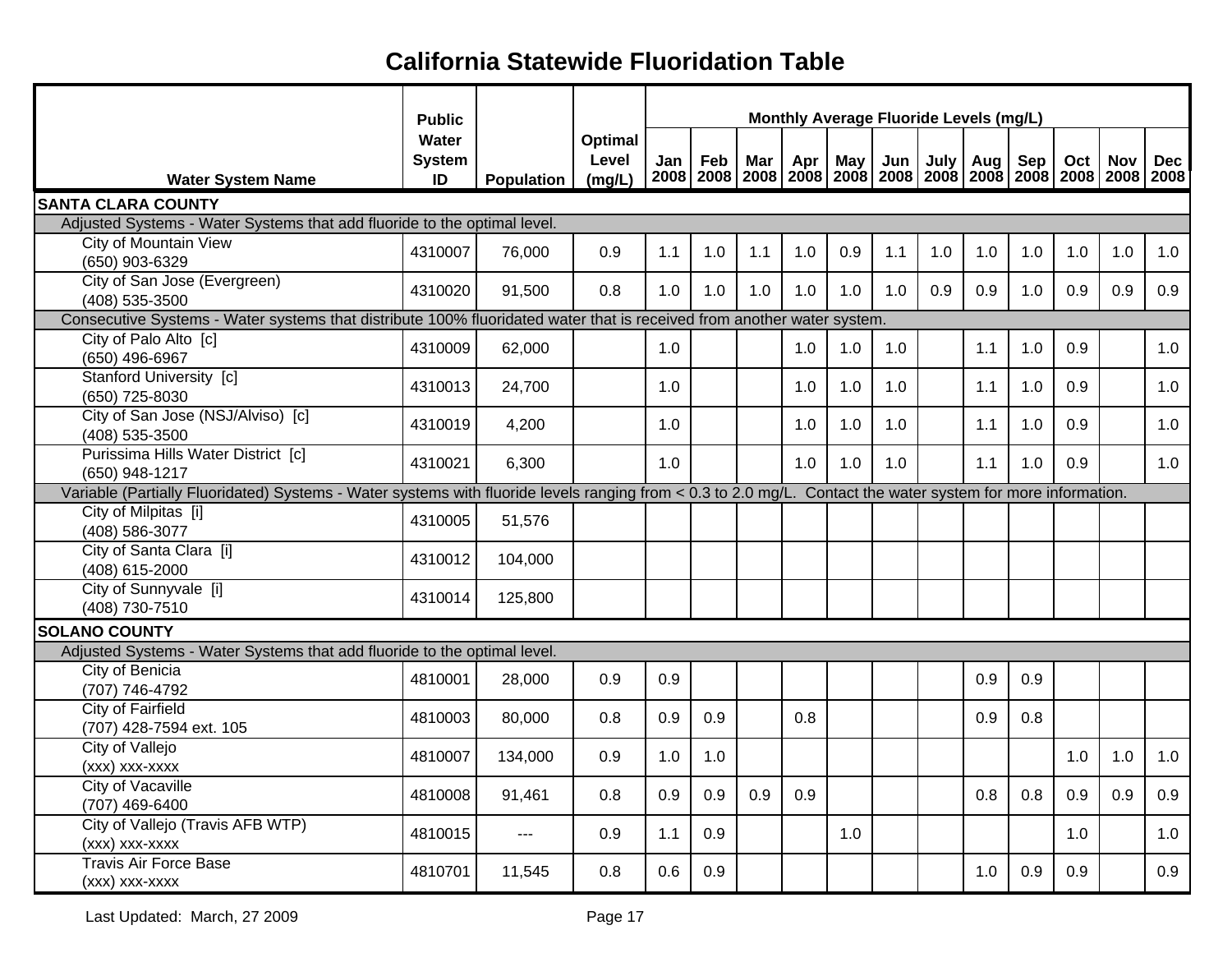|                                                                                                                        | <b>Public</b>                |                   |                            |     |     |     |     |     |     | Monthly Average Fluoride Levels (mg/L)                                                      |     |     |     |            |            |
|------------------------------------------------------------------------------------------------------------------------|------------------------------|-------------------|----------------------------|-----|-----|-----|-----|-----|-----|---------------------------------------------------------------------------------------------|-----|-----|-----|------------|------------|
| <b>Water System Name</b>                                                                                               | Water<br><b>System</b><br>ID | <b>Population</b> | Optimal<br>Level<br>(mg/L) | Jan | Feb | Mar | Apr | May | Jun | July  <br>2008   2008   2008   2008   2008   2008   2008   2008   2008   2008   2008   2008 | Aug | Sep | Oct | <b>Nov</b> | <b>Dec</b> |
| <b>SONOMA COUNTY</b>                                                                                                   |                              |                   |                            |     |     |     |     |     |     |                                                                                             |     |     |     |            |            |
| Adjusted Systems - Water Systems that add fluoride to the optimal level.                                               |                              |                   |                            |     |     |     |     |     |     |                                                                                             |     |     |     |            |            |
| City of Healdsburg<br>(707) 431-3346                                                                                   | 4910005                      | 11,450            | 0.8                        | 0.8 |     | 0.9 |     | 0.9 |     |                                                                                             |     |     |     |            |            |
| Consecutive Systems - Water systems that distribute 100% fluoridated water that is received from another water system. |                              |                   |                            |     |     |     |     |     |     |                                                                                             |     |     |     |            |            |
| Sonoma Co. #41-Fitch Mountain [k]<br>(xxx) xxx-xxxx                                                                    | 4910010                      | 900               | 0.8                        | 0.8 |     | 0.9 |     | 0.9 |     |                                                                                             |     |     |     |            |            |
| <b>SUTTER COUNTY</b>                                                                                                   |                              |                   |                            |     |     |     |     |     |     |                                                                                             |     |     |     |            |            |
| Adjusted Systems - Water Systems that add fluoride to the optimal level.                                               |                              |                   |                            |     |     |     |     |     |     |                                                                                             |     |     |     |            |            |
| City of Yuba City<br>(530) 822-4637                                                                                    | 5110002                      | 50,782            | 0.8                        | 0.9 | 0.8 | 0.9 | 0.9 | 1.0 | 0.9 | 0.9                                                                                         | 0.7 | 0.8 | 0.9 |            | 0.8        |
| <b>VENTURA COUNTY</b>                                                                                                  |                              |                   |                            |     |     |     |     |     |     |                                                                                             |     |     |     |            |            |
| Adjusted Systems - Water Systems that add fluoride to the optimal level.                                               |                              |                   |                            |     |     |     |     |     |     |                                                                                             |     |     |     |            |            |
| Port Hueneme Water Agency<br>(805) 986-6566                                                                            | 5610080                      | $---$             | 0.9                        | 1.0 | 1.0 | 1.0 | 1.0 | 1.0 | 1.0 | 0.9                                                                                         | 1.0 | 1.0 | 1.0 | 1.0        | 1.0        |
| Consecutive Systems - Water systems that distribute 100% fluoridated water that is received from another water system. |                              |                   |                            |     |     |     |     |     |     |                                                                                             |     |     |     |            |            |
| Solano Verde Mutual Water Company [o]<br>(805) 386-4949                                                                | 5602130                      | 100               |                            | 0.8 | 0.8 | 0.8 | 0.8 |     |     |                                                                                             | 0.8 | 0.8 | 0.8 | 0.8        | 0.8        |
| Academy Mutual Water Company [o]<br>(805) 498-2191                                                                     | 5603104                      | 31                |                            | 0.8 | 0.8 | 0.8 | 0.8 |     |     |                                                                                             | 0.8 | 0.8 | 0.8 | 0.8        | 0.8        |
| Brandeis Bardin Institute [0]<br>(805) 582-4480                                                                        | 5603301                      | 600               |                            | 0.8 | 0.8 | 0.8 | 0.8 |     |     |                                                                                             | 0.8 | 0.8 | 0.8 | 0.8        | 0.8        |
| Ventura CWWD No. 17 (Bell Canyon) [o]<br>(805) 584-4884                                                                | 5610003                      | 2,045             |                            | 0.8 | 0.8 | 0.8 | 0.8 |     |     |                                                                                             | 0.8 | 0.8 | 0.8 | 0.8        | 0.8        |
| City of Port Hueneme [d]<br>(805) 986-6563                                                                             | 5610009                      | 22,000            | 0.9                        | 1.0 | 1.0 | 1.0 | 1.0 | 1.0 | 1.0 | 0.9                                                                                         | 1.0 | 1.0 | 1.0 | 1.0        | 1.0        |
| Cal-Water Service Co. (Westlake) [0]<br>(408) 367-8314                                                                 | 5610016                      | 23,600            |                            | 0.9 | 1.0 | 0.9 | 0.9 | 0.9 | 0.2 | 0.2                                                                                         | 0.2 | 0.8 | 0.7 | 0.8        | 0.8        |
| City of Thousand Oaks [0]<br>(805) 449-2457                                                                            | 5610020                      | 50,000            |                            | 0.8 | 0.8 | 0.8 | 0.8 |     |     |                                                                                             | 0.8 | 0.8 | 0.8 | 0.8        | 0.8        |
| Ventura CWWD No. 8 (Simi Valley) [o]<br>(805) 583-6408                                                                 | 5610023                      | 82,000            |                            | 0.8 | 0.8 | 0.8 | 0.8 |     |     |                                                                                             | 0.8 | 0.8 | 0.8 | 0.8        | 0.8        |
| Channel Islands Beach CSD [d]<br>(xxx) xxx-xxxx                                                                        | 5610039                      | 9,527             | 0.9                        | 1.0 | 1.0 | 1.0 | 1.0 | 1.0 | 1.0 | 0.9                                                                                         | 1.0 | 1.0 | 1.0 | 1.0        | 1.0        |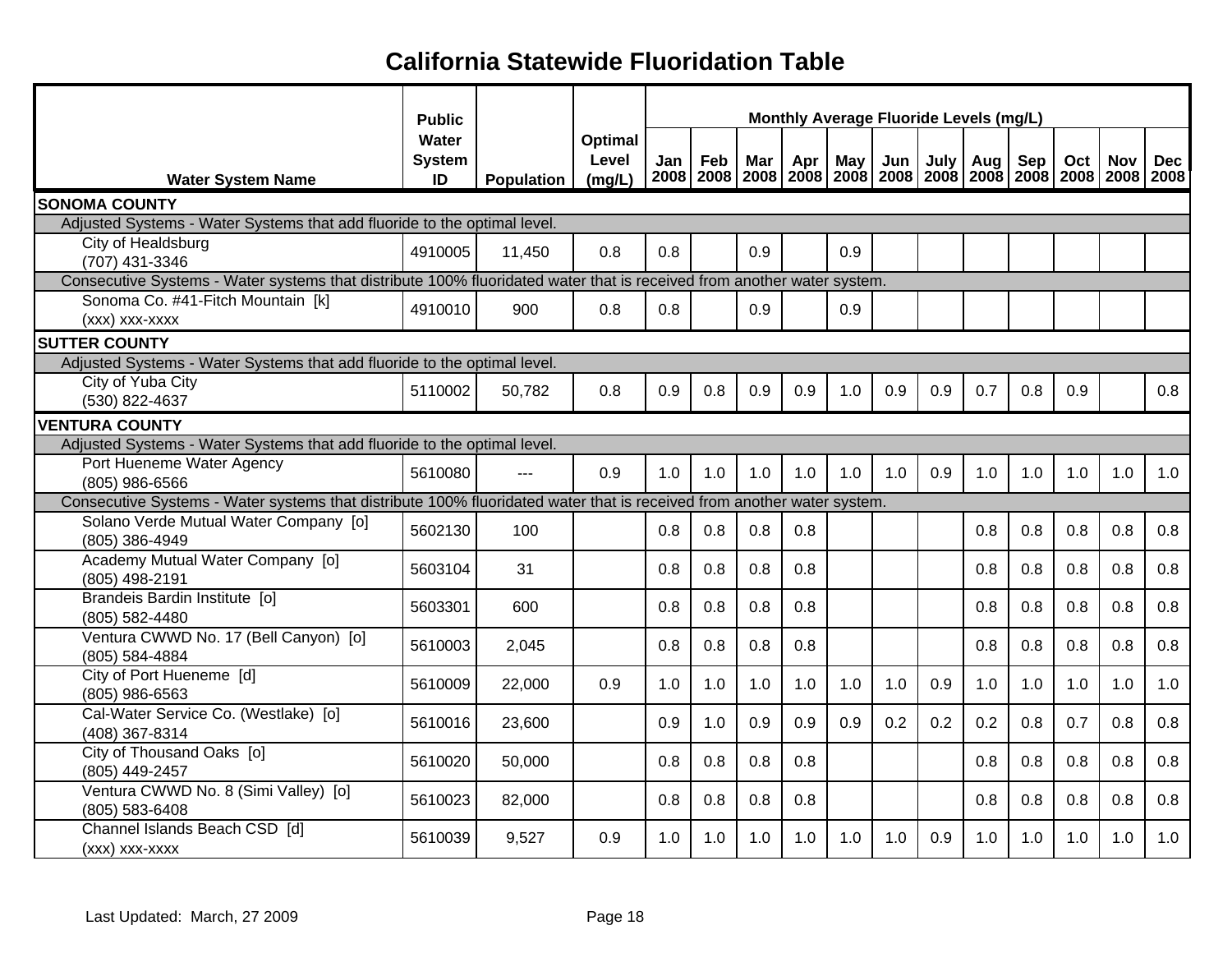|                                                                                                                                                              | <b>Public</b>                |            |                            |             |     |     |     | Monthly Average Fluoride Levels (mg/L) |     |     |            |     |     |            |                                                                                          |
|--------------------------------------------------------------------------------------------------------------------------------------------------------------|------------------------------|------------|----------------------------|-------------|-----|-----|-----|----------------------------------------|-----|-----|------------|-----|-----|------------|------------------------------------------------------------------------------------------|
| <b>Water System Name</b>                                                                                                                                     | Water<br><b>System</b><br>ID | Population | Optimal<br>Level<br>(mg/L) | Jan<br>2008 | Feb | Mar | Apr | May                                    | Jun |     | July   Aug | Sep | Oct | <b>Nov</b> | <b>Dec</b><br>2008   2008   2008   2008   2008   2008   2008   2008   2008   2008   2008 |
| Cal-American WC (Village District) [o]<br>(805) 498-1266                                                                                                     | 5610040                      | 61,109     |                            | 0.8         | 0.8 | 0.8 | 0.8 |                                        |     |     | 0.8        | 0.8 | 0.8 | 0.8        | 0.8                                                                                      |
| Oak Park Water Service [0]<br>(805) 658-4679                                                                                                                 | 5610043                      | 16,800     |                            | 0.8         | 0.8 | 0.8 | 0.8 |                                        |     |     | 0.8        | 0.8 | 0.8 | 0.8        | 0.8                                                                                      |
| Lake Sherwood CSD [0]<br>(805) 584-4884                                                                                                                      | 5610069                      | 1,550      |                            | 0.8         | 0.8 | 0.8 | 0.8 |                                        |     |     | 0.8        | 0.8 | 0.8 | 0.8        | 0.8                                                                                      |
| Cal-American WC (Las Posas Estates) [0]<br>(805) 498-1266                                                                                                    | 5610081                      | 2,069      |                            | 0.8         | 0.8 | 0.8 | 0.8 |                                        |     |     | 0.8        | 0.8 | 0.8 | 0.8        | 0.8                                                                                      |
| Point Mugu Naval Base [d]<br>(xxx) xxx-xxxx                                                                                                                  | 5610700                      | 6,800      | 0.9                        | 1.0         | 1.0 | 1.0 | 1.0 | 1.0                                    | 1.0 | 0.9 | 1.0        | 1.0 | 1.0 | 1.0        | 1.0                                                                                      |
| Port Hueneme Naval Base [d]<br>(xxx) xxx-xxxx                                                                                                                | 5610701                      | 9,700      | 0.9                        | 1.0         | 1.0 | 1.0 | 1.0 | 1.0                                    | 1.0 | 0.9 | 1.0        | 1.0 | 1.0 | 1.0        | 1.0                                                                                      |
| USN - Camarillo Housing [0]<br>(805) 982-3771                                                                                                                | 5610704                      | 1,001      |                            | 0.8         | 0.8 | 0.8 | 0.8 |                                        |     |     | 0.8        | 0.8 | 0.8 | 0.8        | 0.8                                                                                      |
| Variable (Partially Fluoridated) Systems - Water systems with fluoride levels ranging from < 0.3 to 2.0 mg/L. Contact the water system for more information. |                              |            |                            |             |     |     |     |                                        |     |     |            |     |     |            |                                                                                          |
| City of Oxnard [p]<br>(805) 385-8139                                                                                                                         | 5610007                      | 192,000    |                            |             |     |     |     |                                        |     |     |            |     |     |            |                                                                                          |
| Pleasant Valley Mutual Water Company [p]<br>(805) 482-5061                                                                                                   | 5610008                      | 5,000      |                            |             |     |     |     |                                        |     |     |            |     |     |            |                                                                                          |
| Ventura CWWD No. 19 (Somis) [p]<br>(805) 584-4884                                                                                                            | 5610015                      | 2,291      |                            |             |     |     |     |                                        |     |     |            |     |     |            |                                                                                          |
| Ventura CWWD No. 1 (Moorpark) [p]<br>(805) 584-4884                                                                                                          | 5610018                      | 35,577     |                            |             |     |     |     |                                        |     |     |            |     |     |            |                                                                                          |
| City of Camarillo [p]<br>(805) 388-5373                                                                                                                      | 5610019                      | 39,812     |                            |             |     |     |     |                                        |     |     |            |     |     |            |                                                                                          |
| Crestview Mutual Water Company [p]<br>(805) 482-2001                                                                                                         | 5610058                      | 2,300      |                            |             |     |     |     |                                        |     |     |            |     |     |            |                                                                                          |
| Golden State WC (Simi Valley) [p]<br>(805) 528-7231                                                                                                          | 5610059                      | 43,000     |                            |             |     |     |     |                                        |     |     |            |     |     |            |                                                                                          |
| Camrosa Water District [p]<br>(805) 482-8214                                                                                                                 | 5610063                      | 30,000     |                            |             |     |     |     |                                        |     |     |            |     |     |            |                                                                                          |
| Thermic Mutual Water Company [p]<br>(805) 529-1232                                                                                                           | 5603108                      | 38         |                            |             |     |     |     |                                        |     |     |            |     |     |            |                                                                                          |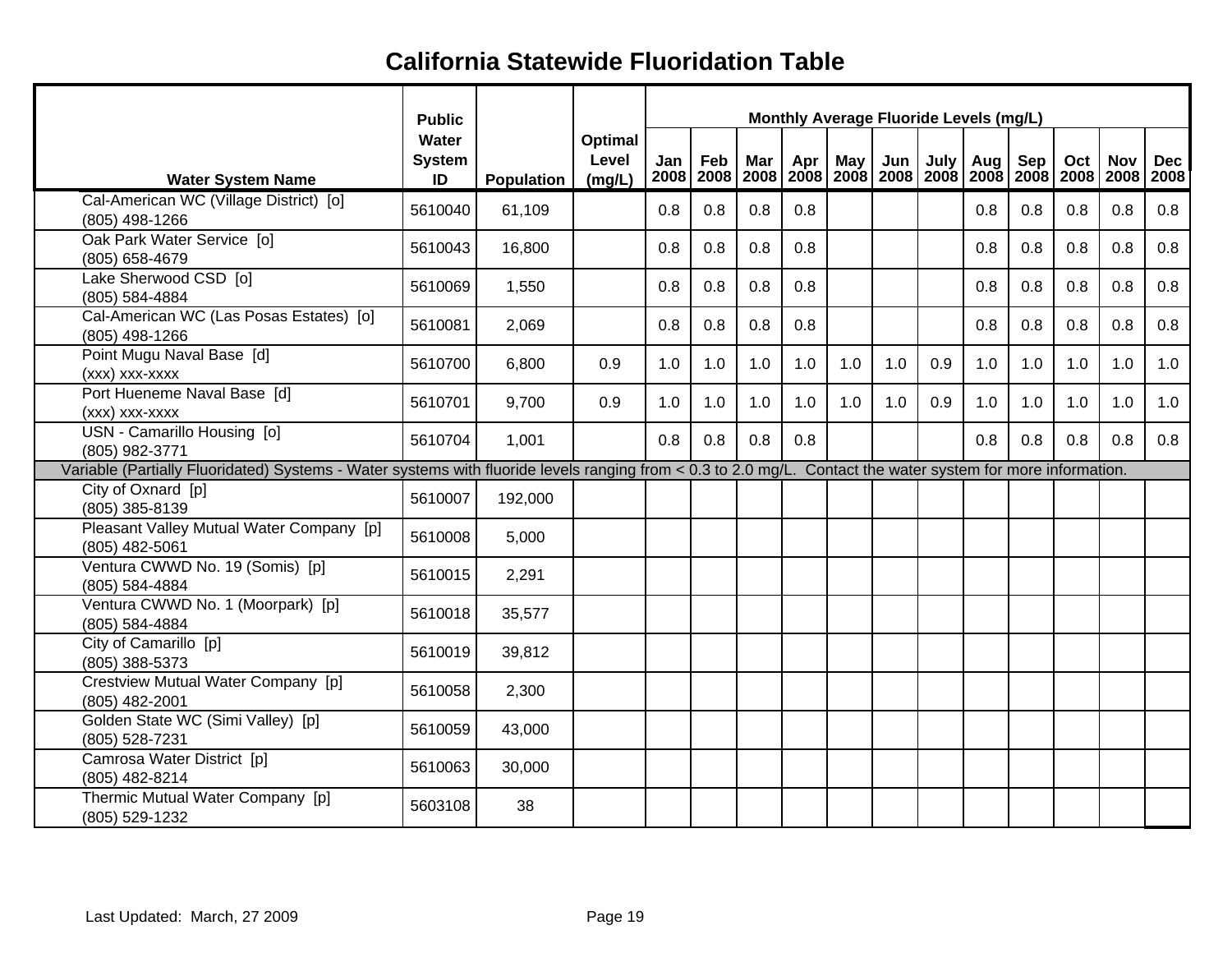|                                                                          | <b>Public</b>                |            |                                   |     |     |     |     |     | Monthly Average Fluoride Levels (mg/L) |      |     |     |                                                                                          |     |     |
|--------------------------------------------------------------------------|------------------------------|------------|-----------------------------------|-----|-----|-----|-----|-----|----------------------------------------|------|-----|-----|------------------------------------------------------------------------------------------|-----|-----|
| <b>Water System Name</b>                                                 | Water<br><b>System</b><br>ID | Population | <b>Optimal</b><br>Level<br>(mg/L) | Jan | Feb | Mar | Apr | May | Jun                                    | July | Aug | Sep | Oct<br>2008   2008   2008   2008   2008   2008   2008   2008   2008   2008   2008   2008 | Nov | Dec |
| <b>YUBA COUNTY</b>                                                       |                              |            |                                   |     |     |     |     |     |                                        |      |     |     |                                                                                          |     |     |
| Adjusted Systems - Water Systems that add fluoride to the optimal level. |                              |            |                                   |     |     |     |     |     |                                        |      |     |     |                                                                                          |     |     |
| Beale Air Force Base<br>(XXX) XXX-XXXX                                   | 5810700                      | 9,064      | 0.8                               | 0.1 | 0.9 | .0  | 0.9 | 0.9 | 0.9                                    | 0.9  | 1.0 | 1.0 | 1.C                                                                                      | 1.0 |     |

**Notes:**

1. Water systems not listed do not currently supply fluoridated water.

#### **Footnotes:**

- [a]…..Water system receives fluoridated water from PWS ID 0810001 (100%). Listed Fluoride levels are from this system.
- [b]…..Water system receives fluoridated water from PWS ID 1210001 (100%). Listed Fluoride levels are from this system.
- [c]…..Water system receives fluoridated water from PWS ID 3810001 (100%). Listed Fluoride levels are from this system.
- [d].....Water system receives fluoridated water from PWS ID 5610080 (100%). Listed Fluoride levels are from this system.
- [e]…..Water system receives fluoridated water from PWS ID 3410020 and uses non-fluoridated water sources. Contact the water system for detailed fluoride level information.
- [f]…..Water system has fluoridated and non-fluoridated service areas. Contact the water system for detailed fluoride level information.
- [g]…..Water system receives fluoridated water from both PWS ID 1910087 & PWS ID 3710010, and uses non-fluoridated water sources. Contact the water system for detailed fluoride level information.
- [h].....Water system receives fluoridated water from PWS ID 1910067 (100%). Listed Fluoride levels are from this system.
- [i]…..Water system receives fluoridated water from PWS ID 3810001 and uses non-fluoridated water sources. Contact the water system for detailed fluoride level information.
- [j]…..Water system receives fluoridated water from PWS ID 2110002 (100%). Listed Fluoride levels are from this system
- [k]…..Water system receives fluoridated water from PWS ID 4910005 (100%). Listed Fluoride levels are from this system
- [l]…..Water system receives fluoridated water from PWS ID 0710003 and uses non-fluoridated water sources. Contact the water system for detailed fluoride level information.
- [m].....Water system receives fluoridated water from both PWS ID 0710003 and PWS ID 0710010 and uses non-fluoridated water sources. Contact the water system for detailed fluoride level information.
- [n]…..Water system receives fluoridated water from PWS ID 4810007 and uses non-fluoridated water sources. Contact the water system for detailed fluoride level information.
- [o]…..Water system receives fluoridated water from PWS ID 1910087 (100%). Listed Fluoride levels are from this system.
- [p]…..Water system receives fluoridated water from PWS ID 1910087 and uses non-fluoridated water sources. Contact the water system for detailed fluoride level information.
- [q]…..Water system receives fluoridated water from PWS ID 3310009 (100%). Listed Fluoride levels are from this system.
- [r]…..Water system receives fluoridated water from PWS ID 3310009 and uses non-fluoridated water sources. Contact the water system for detailed fluoride level information.
- [s].....Water system receives fluoridated water from PWS ID 3710010 (100%). Listed Fluoride levels are from this system.
- [t]…..Water system uses naturally fluoridated water sources and receives fluoridated water from PWS ID 1910087.